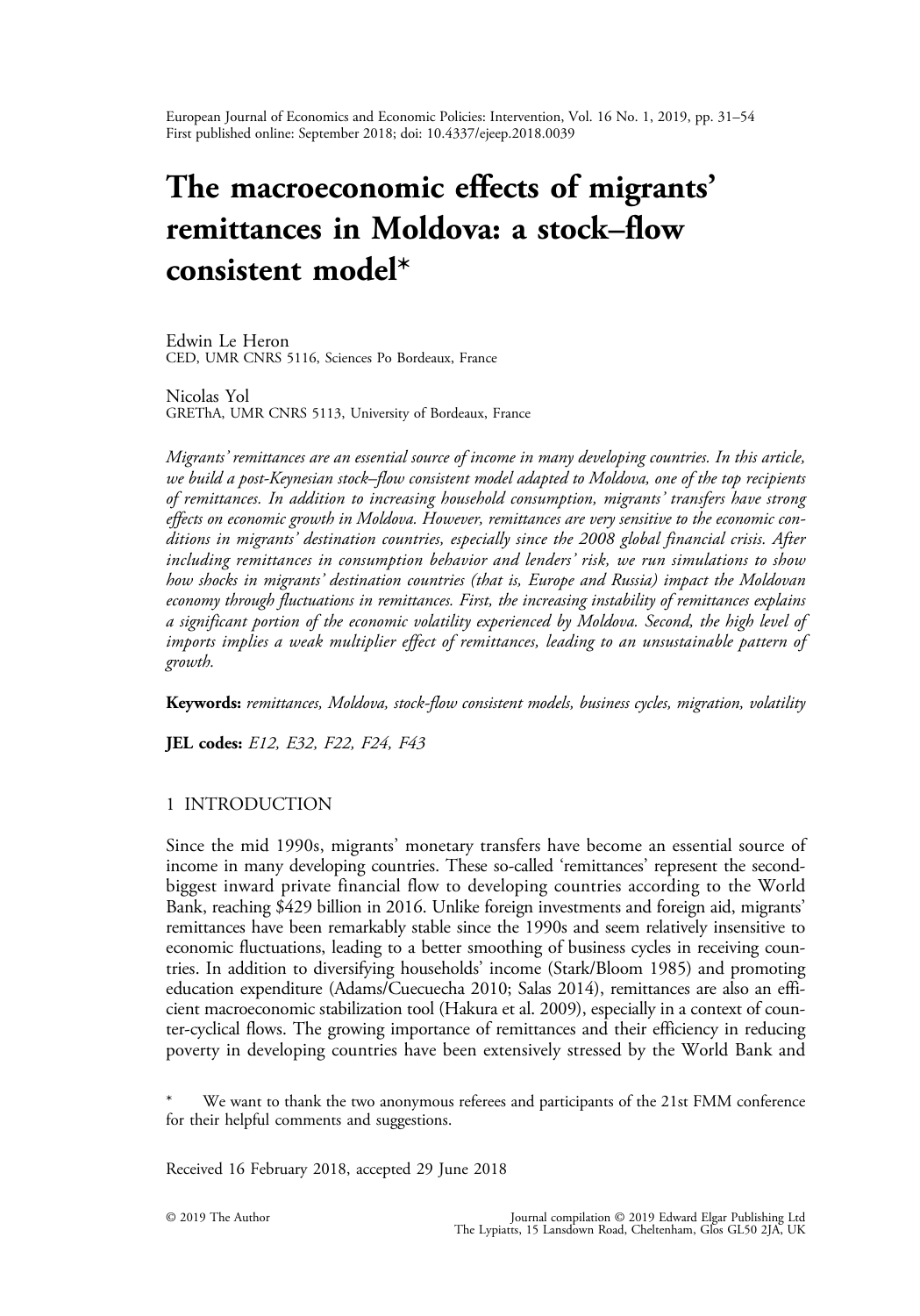other international institutions<sup>1</sup> as a way to overcome the weaknesses of official development assistance (ODA). In contrast with ODA, personal remittances are sent and received by households directly, with immediate effects on poverty, and avoid the diversion of funds by predatory governments [\(Kapur 2004](#page-18-0)). Migrants' transfers may be seen as a 'private aid' contributing to the fueling of growth in receiving countries by supporting household consumption, investment, and economic stability.

Despite the positive effects of migrants' transfers at both microeconomic and macroeconomic levels, the last decade has raised several questions regarding the ability of remittances to support economic development. The 2008 global financial crisis has caused, for the first time, a decline in remittances sent to developing countries, while developed economies are increasingly tightening their immigration policies. In this regard, Moldova has been one of the countries most affected by the economic crisis of 2008, and by the ensuing economic uncertainty. This Eastern European country is highly dependent on remittances (31 percent of its GDP in 2008, see [Figure 1,](#page-5-0) p. 36), sent by a diaspora essentially located in Russia and Europe.<sup>2</sup> Between 2008 and 2009, remittances received by Moldova dropped by 28 percent, leading to a decrease in household income and to a severe contraction of GDP (–6 percent). Although remittances undoubtedly supported Moldova's economic growth during the 2000s, their apparent stability was mainly due to the prosperity of the world economy. In particular, European countries and Russia experienced a decade of robust economic growth, generating growing flows of remittances addressed to Moldova. The sudden economic crisis of 2008, followed by economic fluctuations in Europe and Russia, have made remittances more unstable than ever, leading to dramatic swings in Moldova's GDP growth. As well as other foreign capital flows, migrants' transfers tend to 'import' external volatility to recipient countries: inflows are highly dependent on the ongoing economic conditions in migrants' host countries. In the case of Moldova, an economic downturn in Russia or Europe shrinks the income of migrants, leading to a decrease in their monetary transfers and finally to a fall in Moldovan GDP growth. This is the main argument of this article.

As most studies have estimated the macroeconomic impacts of remittances using panel data, they are not able to take the specifics of migrants' destination countries into account. To cite just a few, [Catrinescu et al. \(2009\)](#page-17-0) and [Giuliano/Ruiz-Arranz \(2009\)](#page-18-0) report that remittances are positively related to economic growth, but do not include the economic cycle of migrants' destination countries in their econometric models. Similarly, [Hakura et](#page-18-0) [al. \(2009\)](#page-18-0) and [Combes/Ebeke \(2011\)](#page-17-0) empirically found that remittances reduce output volatility and household consumption instability in developing countries, without dealing with economic conditions in migrants' host countries. Yet the business cycle in host countries matters, since migrants work, earn wages, and send remittances from these countries. Any recession leads to an increase in unemployment – especially for foreign workers who are often hired in precarious jobs – and to a decrease in remittances, harming the recipient economies.<sup>3</sup> By omitting migrants' host countries, previous studies are not able to show

<sup>1.</sup> For instance, the United Nations 2030 agenda for sustainable development includes a target to reduce transaction costs on migrants' remittances (see goal 10).<br>2. However, we will see in Section 3 that a sizeable proportion

However, we will see in [Section 3](#page-6-0) that a sizeable proportion of remittances is sent from Israel and the US.

In a press release dating from April 2017, the World Bank notes that '[r]emittances are an important source of income for millions of families in developing countries. As such, a weakening of remittance flows can have a serious impact on the ability of families to get health care, education or proper nutrition.' The full press release is available at URL: [http://www.worldbank.org/en/news/](http://www.worldbank.org/en/news/press-release/2017/04/21/remittances-to-developing-countries-decline-for-second-consecutive-year) [press-release/2017/04/21/remittances-to-developing-countries-decline-for-second-consecutive-year](http://www.worldbank.org/en/news/press-release/2017/04/21/remittances-to-developing-countries-decline-for-second-consecutive-year).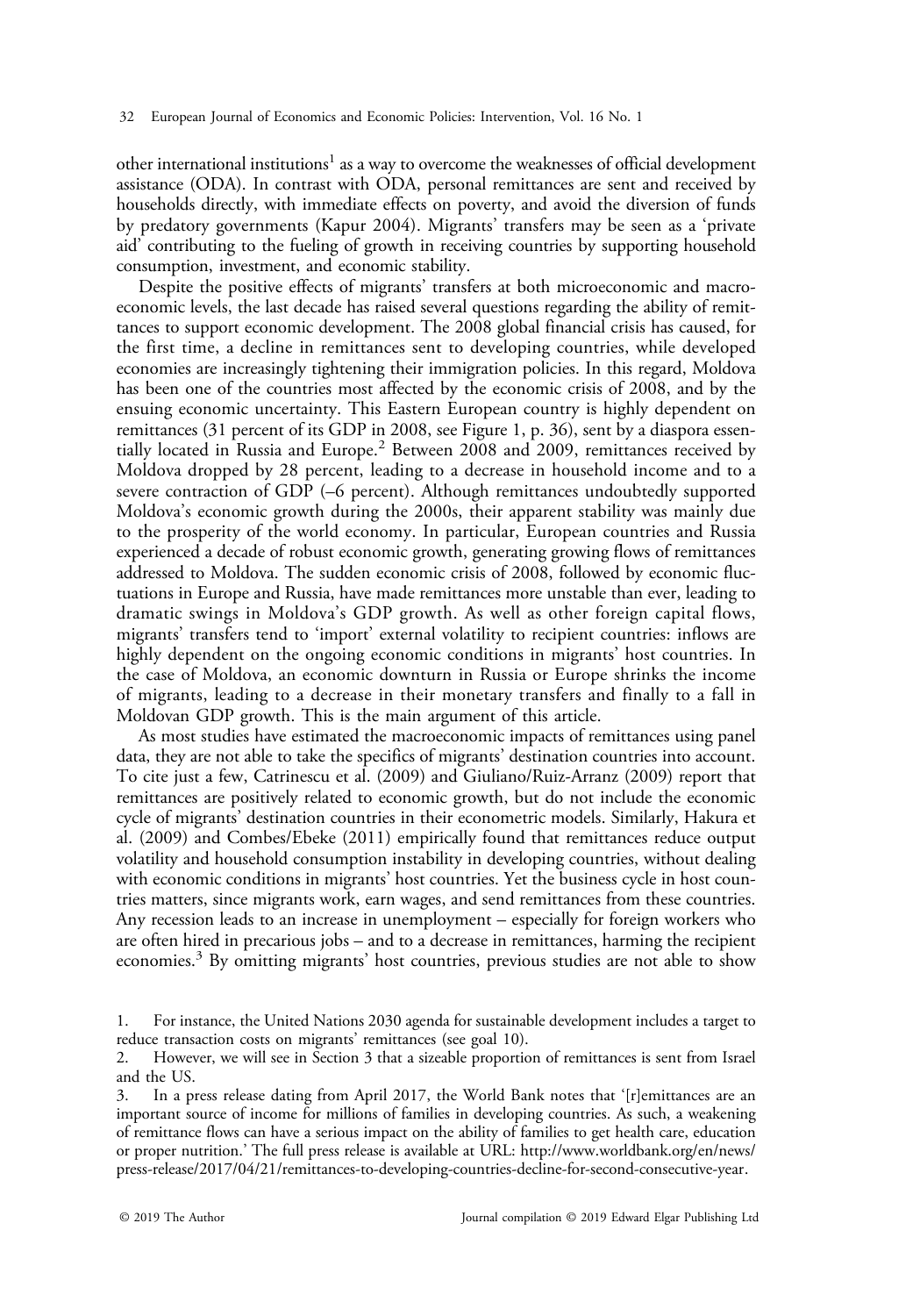<span id="page-2-0"></span>how remittances can transmit external volatility to recipient countries during periods of economic turmoil. In addition, other factors such as migration restriction policies can affect migrants and therefore remittances sent to developing countries. This is all the truer in the case of Moldova because this country has ambiguous political relationships with Russia and Europe, the main destinations of Moldovan migrants. Moreover, both Russia and Europe have been economically unstable since 2008, inducing more fluctuations in remittance flows.

In contrast with panel data analysis requiring large samples of countries, macroeconomic modeling can be used to study a specific country, providing more contextualized results. Among macroeconomic models, stock–flow consistent (SFC) models are particularly well suited to the study of remittances given their demand-led structure. As shown by numerous studies, $4$  remittances are mostly used to support households' consumption and investment, leading to a great impact on aggregate demand in receiving countries. Since the most recent SFC models are designed for open economies ([Lavoie/](#page-18-0) [Zhao 2010; Le Heron 2011\)](#page-18-0), they take migrants' destination countries into account and serve to estimate the effect of their business cycle on remittance flows.

In this paper, we build an SFC model of the economy of Moldova, with the rest of the world being split into three currency areas (euro, ruble, and dollar). Using simulations, our model analyses the macroeconomic effects of remittance fluctuations in Moldova, as well as different scenarios depending on the evolution of the economic context in countries hosting the Moldovan diaspora, namely Europe and Russia. We show that Moldova is very exposed to external shocks due to the reliance of the economy on remittances. In particular, since 2008 Moldova has experienced huge swings in GDP growth which are, for the most part, due to external fluctuations (that is, in Russia and in Europe). First, we conclude that while remittances represent a source of economic growth for Moldova, their exogenous determinants expose the country to foreign volatility but also to political changes, such as immigration policies in migrants' host countries. Second, the fact that remittances finance the consumption of imported goods implies a very weak multiplier effect, leading to an unsustainable pattern of growth. Section 2 describes the Moldovan context, [Section 3](#page-6-0) presents the SFC model and [Section 4](#page-13-0) outlines the results of simulations. [Section 5](#page-16-0) concludes.

# 2 THE MOLDOVAN CONTEXT

## 2.1 Historical background and out-migration in Moldova

Despite having a small territory and population (3.5 million inhabitants in 2016), Moldova is a history-rich country which has been influenced by several cultures through the ages. Until the early nineteenth century, the Principality of Moldavia was a Romanianspeaking independent country, albeit a vassal of the Ottoman Empire or other countries depending on the political situation in Europe. During World War II, the country was annexed by the USSR in 1940<sup>5</sup> and became the Moldavian Soviet Socialist Republic, which it remained until 1991. After the collapse of the Soviet Union, Moldova experienced many troubles leading to the migration of the population. First, the eastern region of the country – namely Transnistria – was opposed to the independence of Moldova and to any rapprochement with Romania. Unlike the rest of Moldova, Transnistria had been a

<sup>4.</sup> See [Giuliano/Ruiz-Arranz \(2009\)](#page-18-0) and [Démurger/Wang \(2016\),](#page-17-0) among others.

<sup>5.</sup> The territory of Moldova was under the control of Axis powers between 1941 and 1944.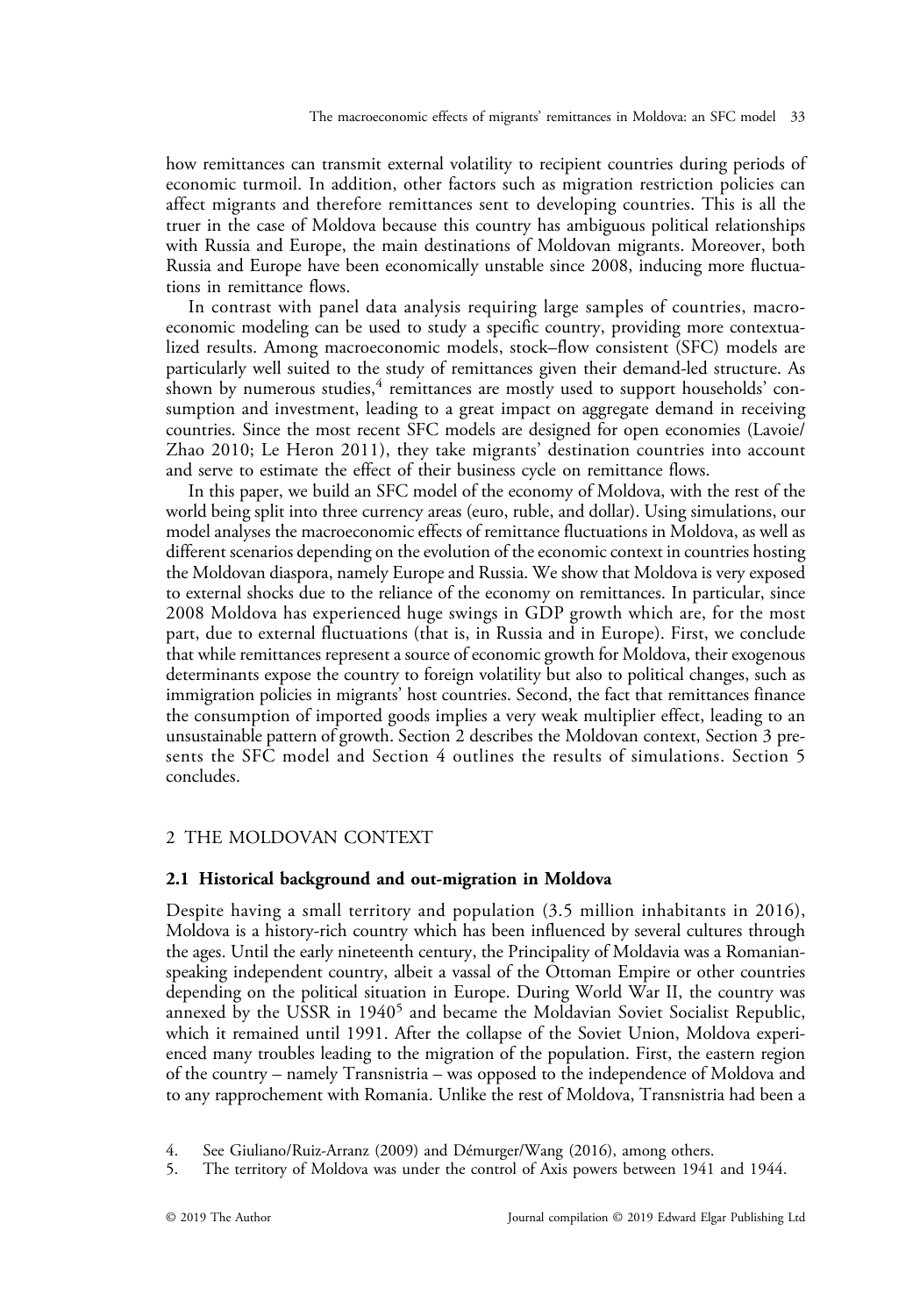part of the USSR since 1924 and was a Russian-speaking region with close ties with Russia. These controversies led to war in 1992 (the Transnistria war), after Transnistria proclaimed its independence from Moldova. Since then, Transnistria has been an unrecognized state<sup>6</sup> protected by the Russian army and having its own government, currency, army, etc. The loss of Transnistria was a big concern for the Moldovan government because this region was the most industrialized area of Moldova in 1990, generating 90 percent of energy production and a third of industrial output ([Waters 2003](#page-18-0)). The rest of the country was mainly agricultural, exporting wine, wheat, apples and other primary products to Russia and CIS<sup>7</sup> countries.

In Moldova, the official spoken language is Romanian but a large part of the population also speaks Russian<sup>8</sup> and other regional languages such as Ukrainian or Gagauz.<sup>9</sup> Moldovan citizens' language skills as well as their historical background therefore explain the various locations of the current diaspora (Russia, Europe, Ukraine). Although a large number of Moldovan citizens were already living abroad before independence, out-migration has dramatically increased since the early 1990s, currently reaching more than 25 percent of the whole population. Like many CIS countries, the transition of the Moldovan economy to a 'market economy' has induced an increase in poverty, inflation, and unemployment. Although independent, Moldova remained reliant on Russia's imports during the 1990s because of its agricultural-based economy, exposing the country to external shocks such as the 1998 Russian crisis. Facing high unemployment levels, the population tried to escape poverty by working in neighbor countries (Ukraine, Romania), but mostly in Russia which is still the main destination of Moldovan migrants.<sup>10</sup>

However, the number of Moldovan migrants living in Italy, Portugal, and to a lesser extent Germany has greatly increased since the mid  $2000s$ .<sup>11</sup> Although they were mainly undocumented before 2005, Moldovan migrants now benefit from more flexible working conditions in Europe, thanks to several agreements with European countries. This significant diaspora allows Moldova to receive huge amounts of remittances which contribute to supporting its economic growth.

# 2.2 External trade and international relationships

As discussed above, the economy of Moldova – especially exports – remained highly dependent on Russia after independence  $(1991).$ <sup>12</sup> The Russian crisis (1998) forced Moldova to increase the diversification of its trade partners, particularly European

6. According to the United Nations, Transnistria is recognized as a *de jure* part of Moldova. However, this region is excluded from the national statistics of Moldova.

7. Commonwealth of Independent States.

8. Russian was the official language in Moldova during the Soviet era.<br>9. Gagauzia is a Moldovan region located in the south of the country. A

Gagauzia is a Moldovan region located in the south of the country. Although an autonomous region, Gagauzia is fully integrated into Moldova (unlike Transnistria).

10. In addition to escaping unemployment, working abroad is also a way for a migrant to help the family left behind by sending remittances, especially to inactive relatives such as children or elderly parents.

11. It should be noted that there is a significant Moldovan diaspora in Ukraine. For the most part, this Moldovan population was living in Ukraine before 1991 and may be considered as a 'permanent' diaspora rather than temporary immigrant workers ([IOM 2012](#page-18-0)). Therefore, remittance flows between Ukraine and Moldova are relatively modest.

12. For instance, 54 percent of Moldova's total exports were to Russia in 1996.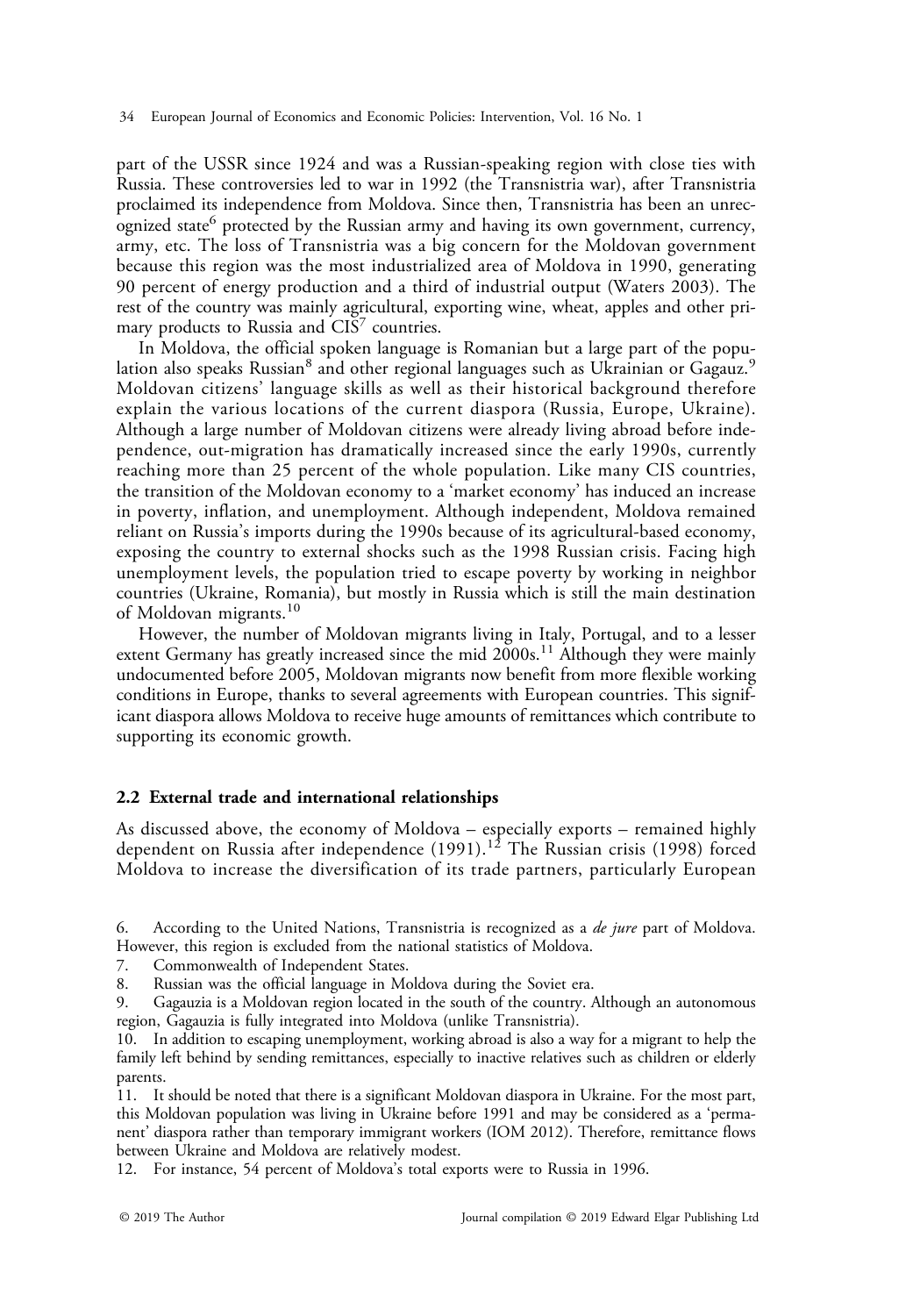countries. The diversification of the economy accelerated in the mid 2000s, following several political disputes with Russia. In 2006, Russia imposed import bans on Moldovan products (essentially agricultural), leading to a sharp decrease in Moldova's economic growth. Since then, the Moldovan government has tried to form closer ties with the European Union (EU), which represents an important potential market for the exports of Moldova and a source of diversification. United Nations trade data show that the share of exports to Russia dropped to 10–15 percent of the total, while trade with European countries more than doubled between 2005 and 2015. The agreements signed in  $2005^{13}$  and  $2014^{14}$  aim to accelerate economic cooperation, as well as convergence of legislation and regulation between the EU and Moldova. In particular, the Moldova–European Union Association Agreement led to a decrease in tariffs, allowing Moldovan products to be sold on the European market more easily. At the same time, Russia has continued to impose bans on Moldovan products in response to EU–Moldova trade agreements. Indeed, relationships between Moldova, Russia, and Europe may be seen as a zero-sum game: the closer Moldova gets to Europe, the more Russia imposes sanctions on the country.

Moldova's quest for new markets has had a direct impact on migration flows. It is wellestablished that bilateral trade exchanges and agreements increase migration flows between trade partners ([Pedersen et al. 2008; Orefice 2015\)](#page-18-0), in particular when differences in levels of development and wages are significant. Therefore, the increasing integration of Moldova into the European market may act as a reinforcing factor of immigration from Moldova to Europe. The effects are also noticeable on migrants' monetary transfers, despite the fact that Russia still represents the main source of remittances for Moldova (45 percent of the total in 2015). The National Bank of Moldova (NBM) reports increasing amounts of remittances sent from European countries, in particular from Italy. However, closer cooperation between Moldova and the European Union is far from being an irreversible policy. Indeed, Moldovan citizens elected a new president in 2016, Igor Dodon, who wishes to abandon the Moldova–EU Association Agreement in order to join the Eurasian Economic Union. Even though the Moldovan government and parliament are still held by pro-European political parties, the next legislative election (scheduled in 2019) could lead to important changes in the country's political direction.

## 2.3 The growing importance of remittances for households and the economy

Over the years, remittances have become an essential resource for a large part of the Moldovan population. This is especially true in rural areas, where remittances represent on average one-quarter of total household income. In contrast, migrants' transfers are less essential for urban households, accounting for about 12 percent of total income nonetheless.<sup>15</sup> Two factors may explain the greater reliance of rural households on remittances. First, wages are particularly low in the agricultural sector, inducing higher levels of poverty compared with urban areas. Second, Russian bans have mainly targeted agricultural products, contributing to increased vulnerability among agricultural workers. Therefore, remittances support a significant share of household consumption in Moldova, including food, clothing, and health expenditure.

13. European Union (EU)-Moldova Action Plan.

14. Moldova-European Union Association Agreement.

15. Statistics are available on the National Bureau of Statistics of Moldova website. See URL: <http://www.statistica.md/>.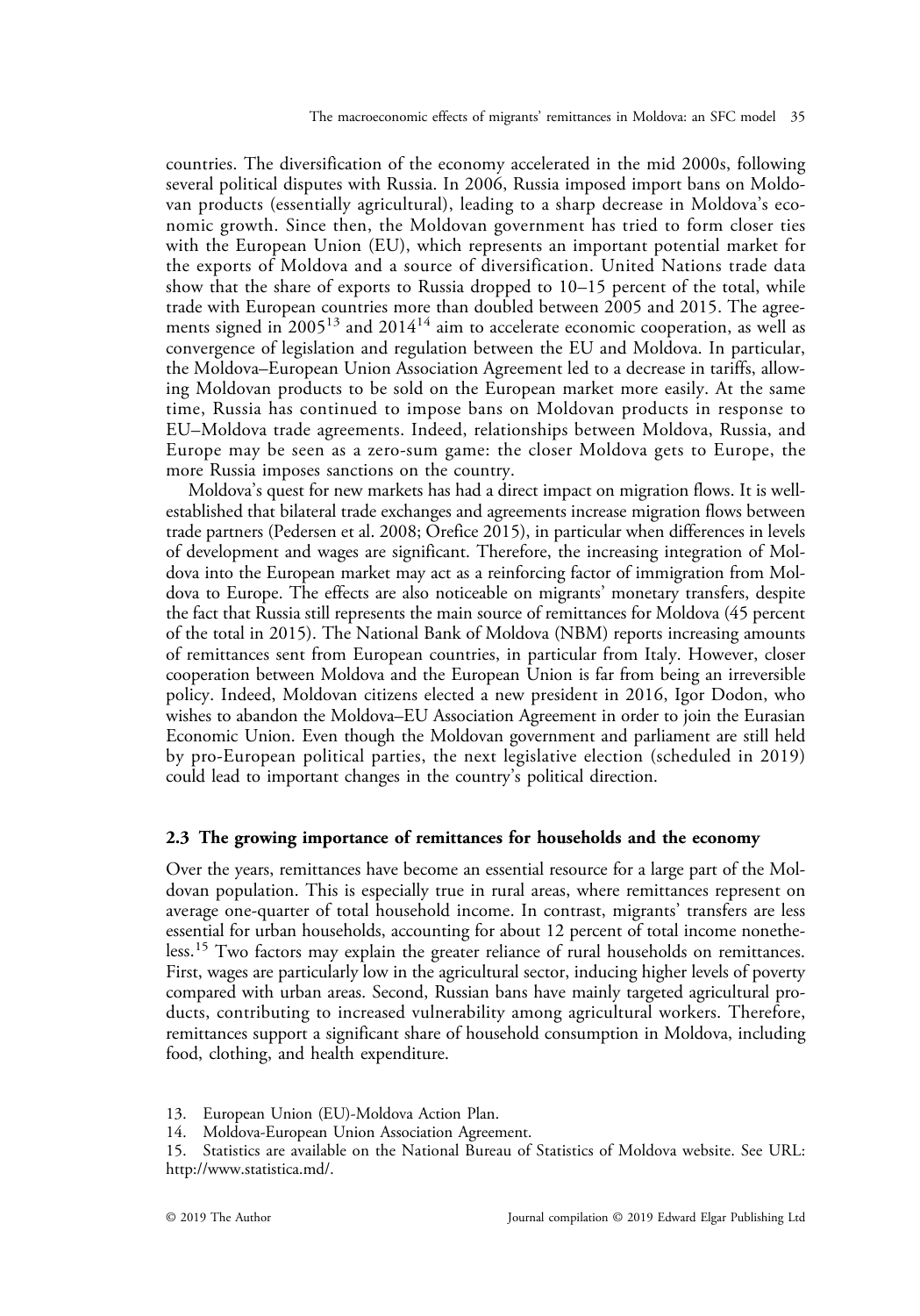<span id="page-5-0"></span>While remittances help households to improve their standard of living, they also limit public transfers and government expenditure more generally. Indeed, migrants' transfers increase household income and reduce poverty, allowing the government to limit social expenditure. In this context, remittances may be considered as an informal social protection, leading to better resilience of the households left behind and greater income diversification ([Stark/Bloom 1985](#page-18-0); [Clément 2017](#page-17-0)). Yet remittances received by the Moldovan population depend strongly on foreign business cycles, that is, the economic conditions in countries hosting immigrant workers. For instance, the 2008 global financial crisis and the 2015 Russian currency crisis strongly impacted the flows of remittances received by Moldova. The decrease in remittances has been particularly damaging in rural areas because they account for more than 20 percent of household income, as stressed above. The effects of migrants' transfers are therefore more ambiguous than they seem, because while they represent a powerful source of resilience for receiving households, unstable flows contribute to greater vulnerability.

Given that remittances account for more than 20 percent of Moldovan GDP, impacts are not limited to the household level. National accounts statistics show that the Moldovan economy is mainly driven by internal demand, especially consumption (see also [Figure 2,](#page-9-0) p. 40). Moreover, consumer goods are essentially imported, inducing a huge trade balance deficit (Figure 1) that requires a substantial source of foreign exchange. Therefore, remittance inflows ensure the sustainability of the balance of payments by providing foreign exchange to the central bank. Inflows of foreign exchange – including remittances – are also essential to conduct monetary policy, in particular the exchangerate policy. The Moldovan leu fluctuates according to a'managed floating policy,' requiring interventions from the central bank and therefore stable currency reserves. The stability of the leu is a crucial concern for the Moldovan authorities insofar as consumption is, for the most part, imported. Any drop in the national currency translates into an upsurge of inflation inducing dramatic effects on household real income.



Source: National Bank of Moldova and World Bank.

Figure 1 Foreign direct investments, remittances, and trade balance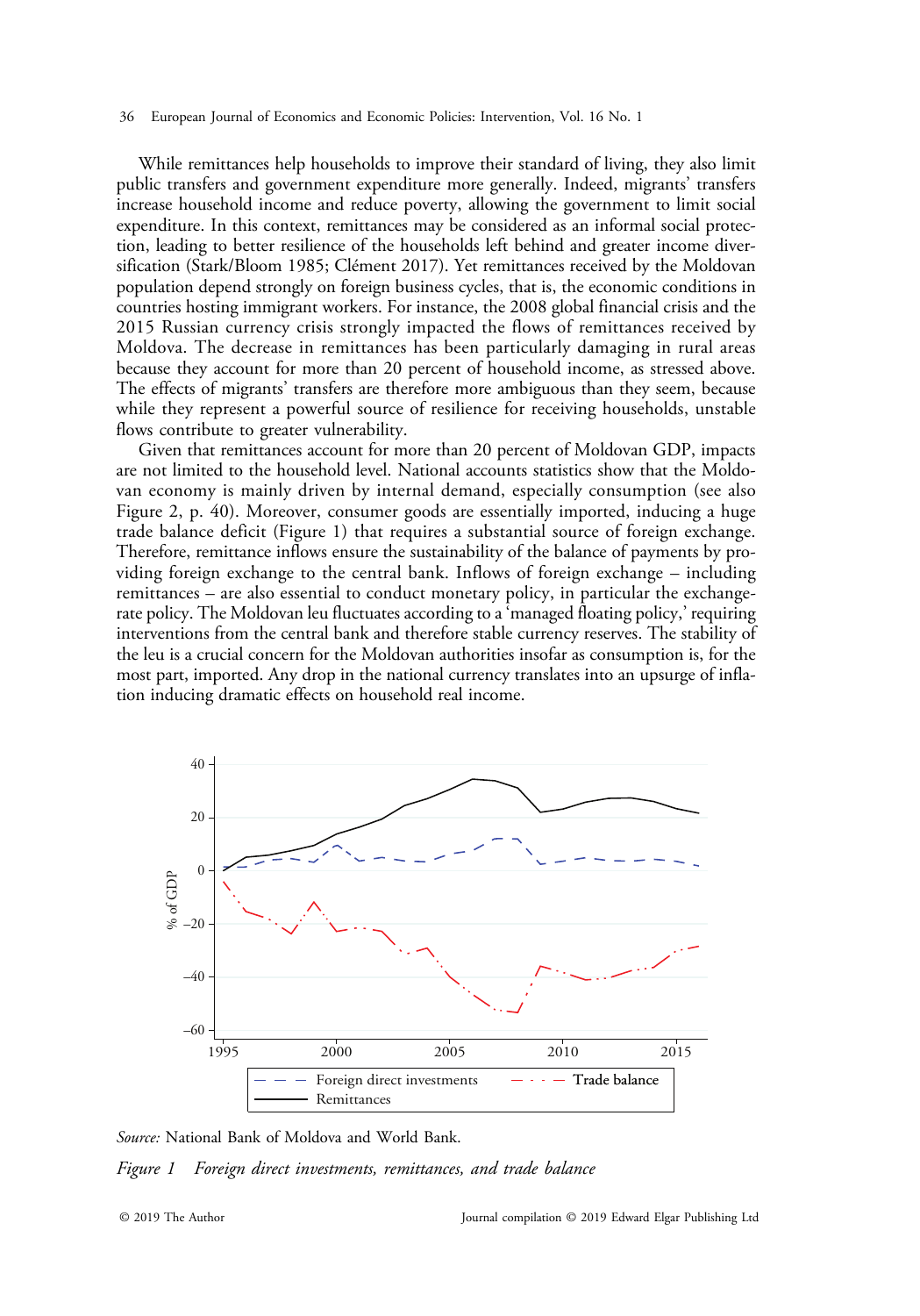<span id="page-6-0"></span>In addition to supporting monetary stability, remittances can also contribute to an increase in private investment, as has been argued by some empirical studies ([Woodruff/](#page-18-0) [Zenteno 2007; Giuliano/Ruiz-Arranz 2009](#page-18-0)). For instance, [Giuliano/Ruiz-Arranz \(2009\)](#page-18-0) suggest that remittances have a stronger impact on investment when financial development is weak in the migrant's home country. In that case, income received from abroad is used as a substitute for credit, inducing significant effects on long-run economic growth. Economic policy matters too, in that policymakers may create incentives to channel remittances towards productive investments. In this regard, the case of Moldova is particularly interesting. The country's financial sector is weakly developed and provides modest amounts of credit.<sup>16</sup> Therefore, remittances may represent an opportunity for recipients to make small investments, for instance in micro-enterprises. This is especially true because the Moldovan government has encouraged remittances to be used in investment projects since 2010 with the 'PARE 1+1' program.<sup>17</sup> The program consists of doubling each remittance spent on any investment project,  $18$  the aim being to promote private investment against a backdrop of significant financial constraints. However, the PARE 1+1 program has not been as successful as expected [\(IOM 2015\)](#page-18-0),<sup>19</sup> because households are limited to 200 000 lei (about €9700). Only 504 projects benefited from public support between 2010 and 2014, for a total of 184 million lei ( $\epsilon$ 9 million) [\(IOM 2015](#page-18-0): 12).

Despite the mixed success of the PARE 1+1 program, remittances might have indirect effects on private investment. In particular, national surveys report that most firms are micro-enterprises, with low levels of capital and external finance. These small productive units facing huge financial constraints are more likely to employ remittances to buy any kind of equipment such as vehicles, tools, or inventories ([Woodruff/Zenteno 2007](#page-18-0)). Moreover, household surveys report that the more basic needs are met, the more remittances are likely to be invested in business activities [\(IMF 2005](#page-18-0): 45). In addition, remittances can be considered as collateral, contributing to lowering the lender's perceived risk and facilitating access to credit. As [Ambrosius/Cuecuecha \(2016\)](#page-17-0) argue, remittances increase the creditworthiness of borrowers by diversifying the source of income, with significant effects on credit access.

# 3 THE MODEL

To save space, we will present the main equations only. The full model is available in Appendix  $1.^{20}$  We first establish the balance-sheet matrix ([Appendix 2](#page-21-0)) and the transactions matrix ([Appendix 3](#page-22-0)). We follow [Godley/Lavoie \(2007\), Lavoie/Zhao \(2010\),](#page-18-0) [Le Heron \(2011\)](#page-18-0) and [Le Heron/Marouane \(2018\).](#page-18-0) Six sectors are considered: firms (F), households (H), government (G), private banks (B), central bank (CB), and the rest of the world (ROW).

# 3.1 Remittances

As discussed in the previous section, Moldova's diaspora is mainly located in Russia and in European countries. However, the NBM reports that a significant portion of remittances

- 16. In 2016, domestic credit provided by banks to the private sector reached 26 percent of GDP.
- 17. Project for Attracting Remittances into the Economy.
- 18. Mexico has developed similar incentives with the well-known '3X1' program.
- 19. IOM: International Organization for Migration.
- 20. The EViews program file is available upon request.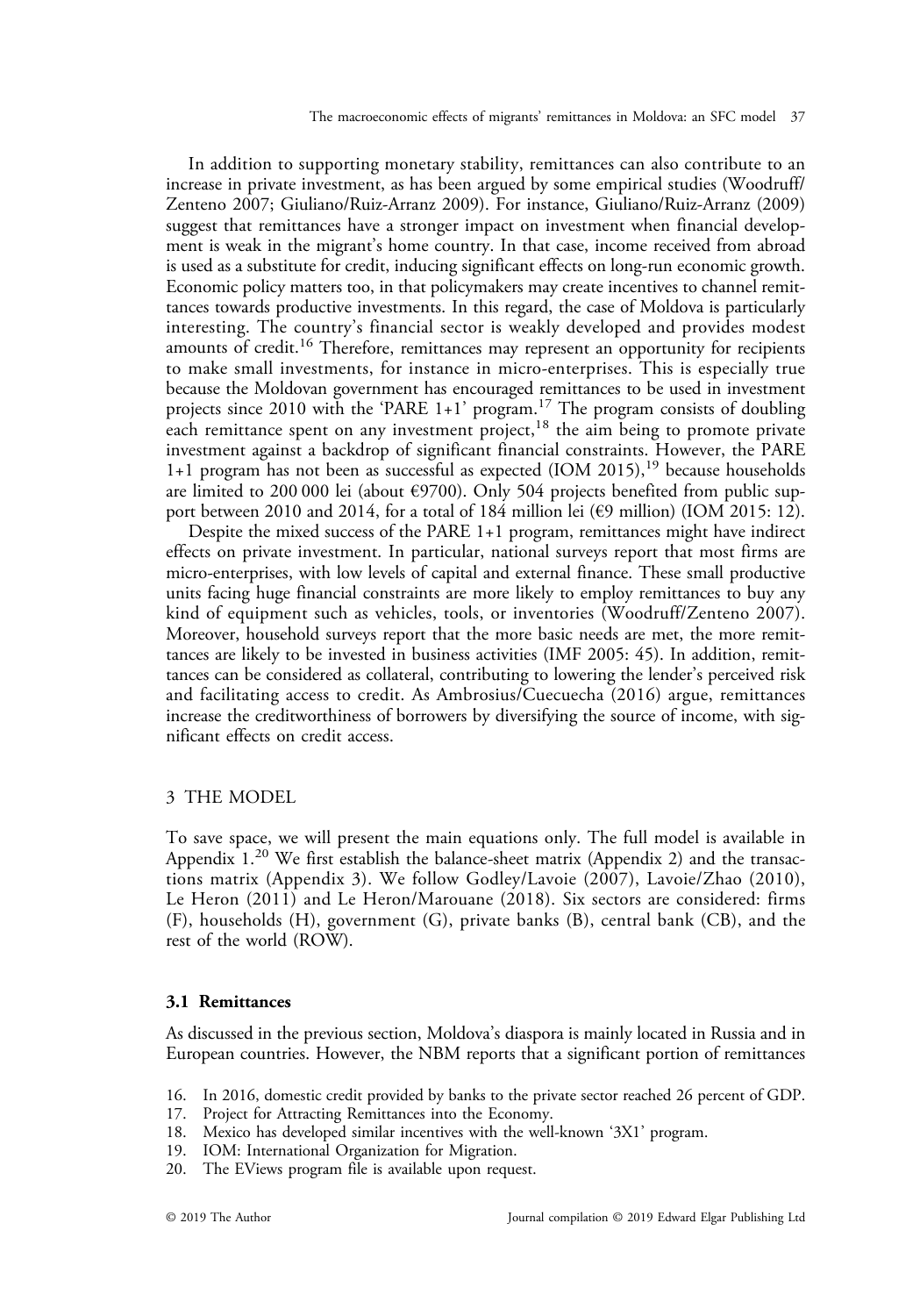(about 10–20 percent of the total) is also sent from Israel and the US (in dollars). Therefore, the rest of the world is split into three areas: a 'euro area,'<sup>21</sup> a 'ruble area,'<sup>22</sup> and a 'dollar area.<sup>223</sup> In order to take into account the distribution of the Moldovan diaspora among the countries in each area, we weight the GDP growth of each host country in relation to the relative stock of diaspora. In the dollar area, 75 percent of Moldovan migrants are located in the US and 25 percent in Israel. Therefore, GDP growth in the US accounts for 75 percent of total GDP growth in the dollar area  $(y^{US})$ . The same weighting was computed for the euro area.

Moldovan households receive remittances (REM) from Russia, Europe, and the dollar area. The amount of remittances depends on the business cycles of migrants' host countries: the more foreign GDPs increase, the more remittances are sent to Moldova. More precisely, remittances depend on the level of GDP in the three areas, that is,  $y^{EU}, y^{RU}, y^{US},$ and exchange rates  $E_1$ ,  $E_2$ ,  $E_3$ ,  $24,25$ 

$$
REM_{EU} = \frac{\beta_1 + \beta_2 \cdot y^{EU}}{E_2} \tag{1}
$$

$$
REM_{RU} = \frac{\beta_3 + \beta_4 \cdot y^{RU}}{E_1} \tag{2}
$$

$$
REM_{US} = \frac{\beta_5 + \beta_6 \cdot y^{US}}{E_3} \tag{3}
$$

$$
REM = REM_{EU} + REM_{RU} + REM_{US}
$$
 (4)

Remittances are considered as exogenous to Moldovan GDP, an assumption which is a discordant with the current literature. Indeed, several authors consider remittances as counter-cyclical with the home country's GDP, because of migrants' altruistic behavior. According to this theory, migrants increase their transfers when economic conditions worsen in the home country, in order to smooth their family's consumption ([Kapur 2004;](#page-18-0) [Frankel 2011\)](#page-17-0). However, there is a gap between migrants' motivations (for example, altruism) and migrants' ability to remit. Emigrants workers must first make earnings in the host country before sharing a part of their income with relatives living in the home country. In other words, the business cycle in the host country is the first determinant of migrants' transfers, since higher economic growth induces higher employment levels, higher wages and therefore more remittances.

A closer look to the balance of payments<sup>26</sup> strengthens the assumption that remittances are exogenously determined and pro-cyclical in Moldova. Remittances sent by Moldovan migrants are strongly correlated with Russian business cycles, and to a lesser extent with the European economy. Insofar as Moldova's GDP growth is also correlated with Russian

21. The euro area includes the main destinations of Moldovan migrants in Europe, that is, Germany, Italy, Romania, Spain, and Portugal. See the United Nations Global Migration Database. 22. The ruble area includes Russia.

23. The dollar area includes Israel and the US.

24. All GDPs are expressed as a logarithm. ' $EU$ ' refers to the euro area, ' $RU$ ' refers to the ruble area and 'US' represents the dollar area.

<sup>25.</sup>  $E_1$  refers to the leu/ruble exchange rate (number of rubles per leu),  $E_2$  is the leu/euro exchange rate (number of euros per leu) and  $E_3$  represents the leu/dollar exchange rate (number of dollars per leu). 26. All statistics are available on the National Bank of Moldova website. See URL: [https://www.](https://www.bnm.md/en) [bnm.md/en](https://www.bnm.md/en).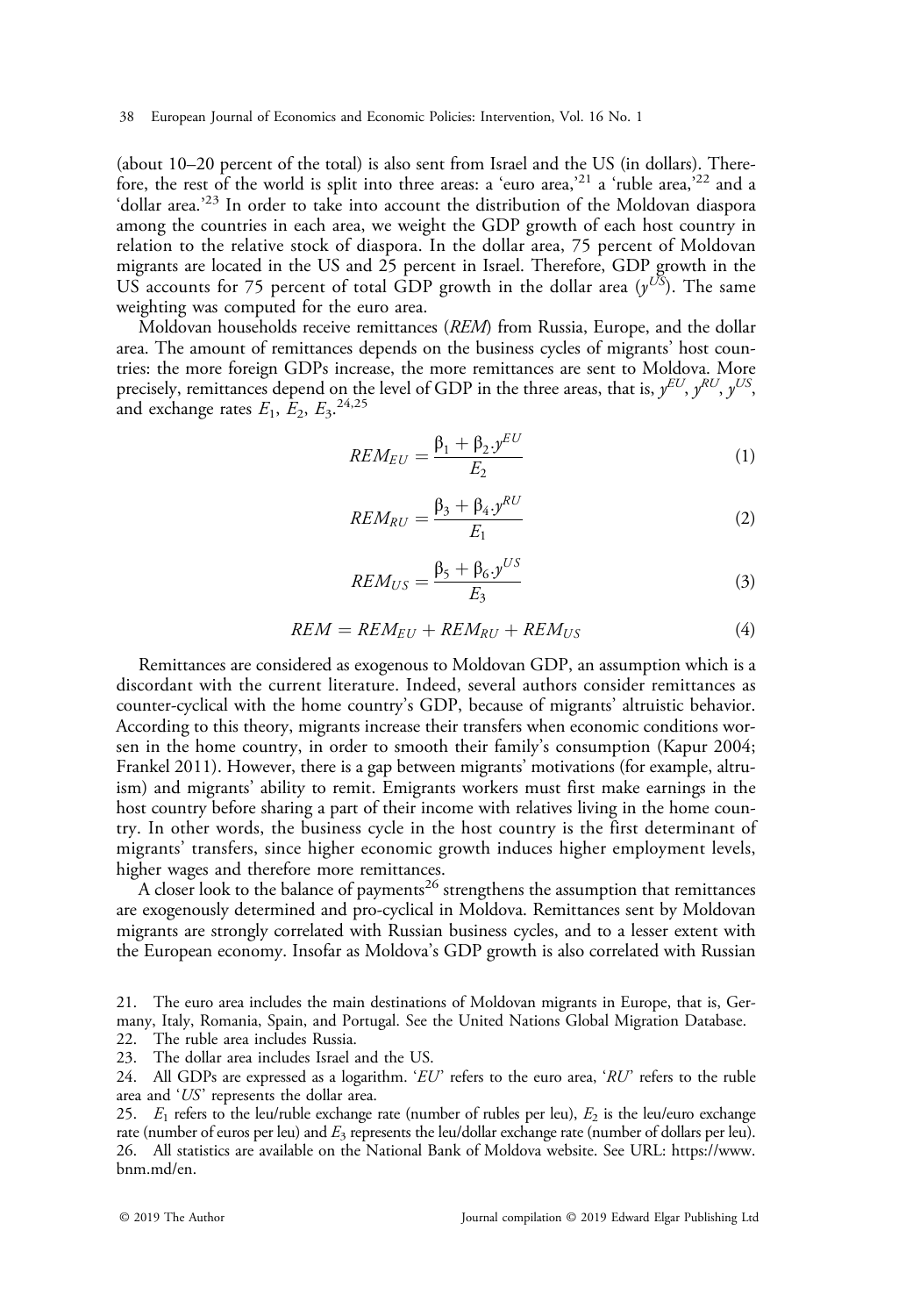and European economic growth rates, remittances appear to be clearly pro-cyclical, in contrast with the common view of the literature. Counter-cyclical migrants' transfers are not an unthinkable scenario, but would require remittances to be sent from countries that have uncorrelated business cycles with Moldova. In accordance with the empirical data, our model takes remittances as pro-cyclical with migrants' host countries (that is, the three foreign areas) and a-cyclical with the origin country (that is, Moldova).

In order to calibrate equations (1), (2), and (3), we used information provided by the balance of payments of Moldova. Data show that remittances are, for the most part, sent from Russia and Europe, while the rest comes from the dollar area. We take these proportions into account, through the calibration of parameters  $β_1$ ,  $β_3$ , and  $β_5$ .

## 3.2 International trade

As [Section 2](#page-2-0) showed, Moldova's trade partners are actually the main host countries of Moldovan emigrant workers, that is, Russia and Europe. Since trade exchanges between Moldova, the US, and Israel represent about 1 percent of Moldova's total exports and imports, we do not include the dollar area in international trade flows.

We follow [Godley/Lavoie \(2007\)](#page-18-0) and [Lavoie/Zhao \(2010\)](#page-18-0) in modeling trade flows, although with some differences. Similarly to remittances, Moldova's exports depend on Russian and European business cycles  $(y^{EU}$  and  $y^{RU}$ ). On the other hand, we consider that exports are not affected by the exchange rate because Moldova's exported products are essentially agricultural. As worldwide demand for agricultural products is very inelastic and because Moldovan wages are particularly low, price competitiveness is not an essential determinant of exported volumes. A greater concern for Moldova is quality: the high standards of quality requested by European institutions represent the main barrier for Moldovan exports, requiring huge investments to increase quality competitiveness ([Cenusa et al.](#page-17-0) [2014\)](#page-17-0). Imports do not depend on the exchange rate either, because a huge share of con-sumption is imported (see [Figure 2](#page-9-0), overleaf). A depreciation of the national currency translates into an upsurge of inflation, without decreasing imports significantly since Moldova does not produce national substitutes. For instance, almost all medicines are imported from abroad: any drop in the leu leads to huge inflation rates in this specific sector, although the government tries to smooth currency fluctuations [\(IDIS 2012\)](#page-18-0).<sup>27</sup>

Moldova's imports come from Europe and Russia. In order to avoid any 'black hole,' imports from one zone represent the sum of exports of the other two zones.

$$
IM = (\mu_1^{RU} + \mu_2 \cdot y^{MO}) + (\mu_3^{EU} + \mu_4 \cdot y^{MO})
$$
\n(5)

In the model, Russia and the euro area import Moldovan products:

$$
IM_{RU/MO} = \mu_5^{RU} + \mu_6 y^{RU}
$$
 (6)

$$
IM_{EU/MO} = \mu_7^{EU} + \mu_8 y^{EU}.
$$
 (7)

Moldova's exports are the sum of Russian and European imports:

$$
X = \frac{IM_{RU/MO}}{E_1} + \frac{IM_{EU/MO}}{E_2}.
$$
 (8)

27. For instance, when the leu/euro exchange rate dropped in 2009, the inflation rate in pharmaceutical products rose to 20 percent.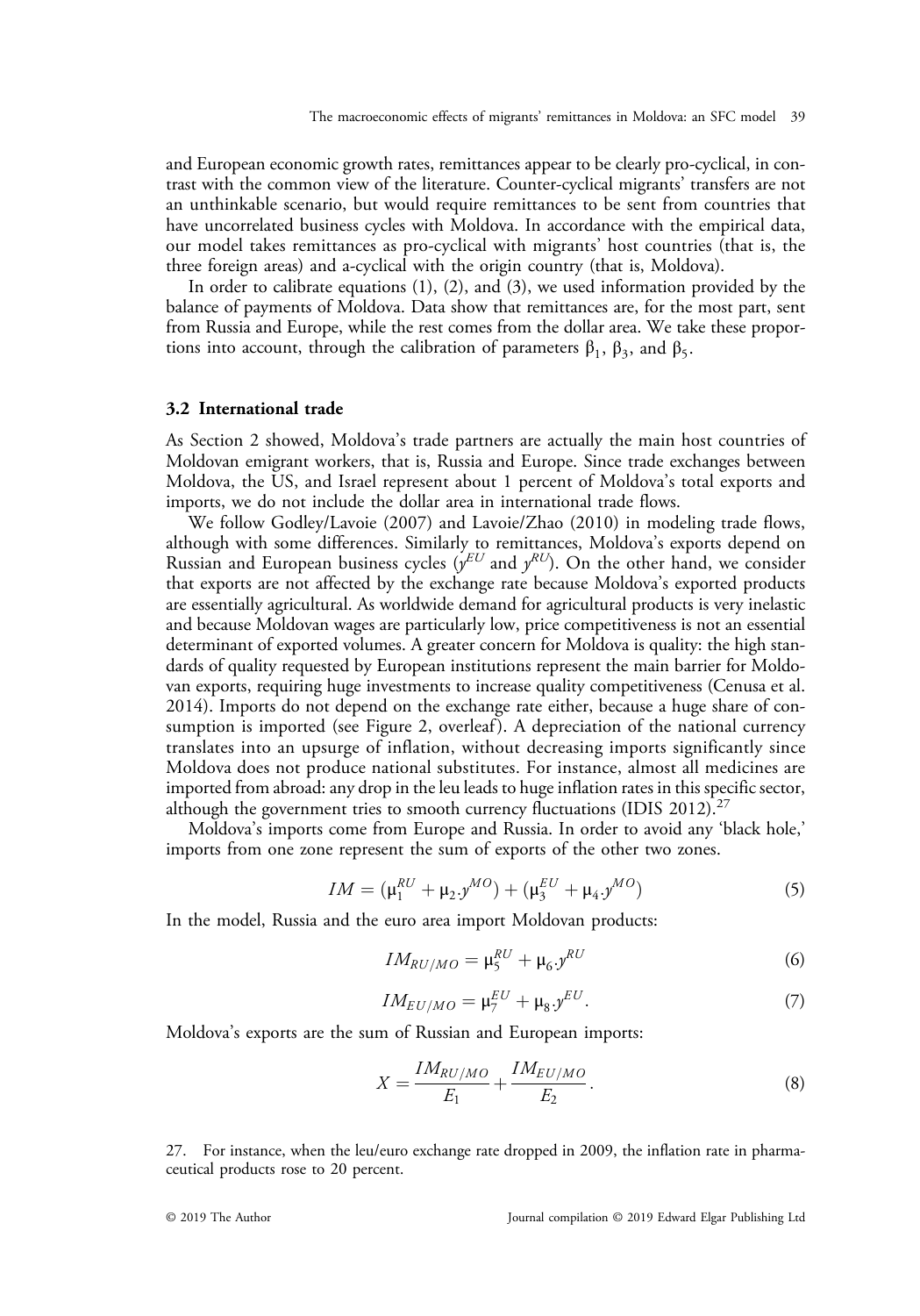<span id="page-9-0"></span>



Source: National Bureau of Statistics of Moldova.

Figure 2 Moldova's GDP components

We have shown that Moldova's external trade was mainly carried out with Russia until the mid 2000s. The first series of Russian bans (2006) greatly impacted Moldova's exports, especially the agricultural sector. While the Russian market represented almost 40 percent of Moldova's total exports before 2006, this share was suddenly halved. We take bans into account by decreasing the parameter  $\mu_5^{RU}$  after 2005, while the parameter  $\mu_7^{EU}$  increases gradually as Moldova's European integration accelerated.

# 3.3 Households

The consumption function includes labor income  $(Y_w)$ , financial income  $(Y_v)$ , and the stock of savings ( $D_{-1}$  +  $HPM_{H-1}$ ). Of course, remittances (REM) are also included in the consumption function. However, we assume that households have no access to credit, since financial development is very weak in Moldova. In particular, [Rios Avila/Schlarb](#page-18-0) [\(2008\)](#page-18-0) show that the use of formal financial services (bank accounts, formal savings) is still underdeveloped. As a result, most savings are kept 'under the mattress' and do not contribute to increasing the size of the financial sector. Therefore, households own high-powered money  $(HPM_H)$ , which can be used like deposits for consumption purposes.

Following Kalecki'[s \(1971\)](#page-18-0) theory, we assume that incomes are not equally consumed. Labor income is the main source of consumption, such that  $\alpha_1 > \alpha_2 > \alpha_3$ . Regarding remittances, we calibrate the parameter  $\alpha_4$  using the results of household surveys. According to [Cuc et al. \(2006\),](#page-17-0) remittances are mainly consumed in Moldova and weakly saved (less than 10 percent). Therefore, we assume that  $\alpha_4 = 0.95$ .

$$
C = \alpha_1 Y_w^a + \alpha_2 Y_v^a + \alpha_3 (D_{-1} + HPM_{H-1}) + \alpha_4 REM \tag{9}
$$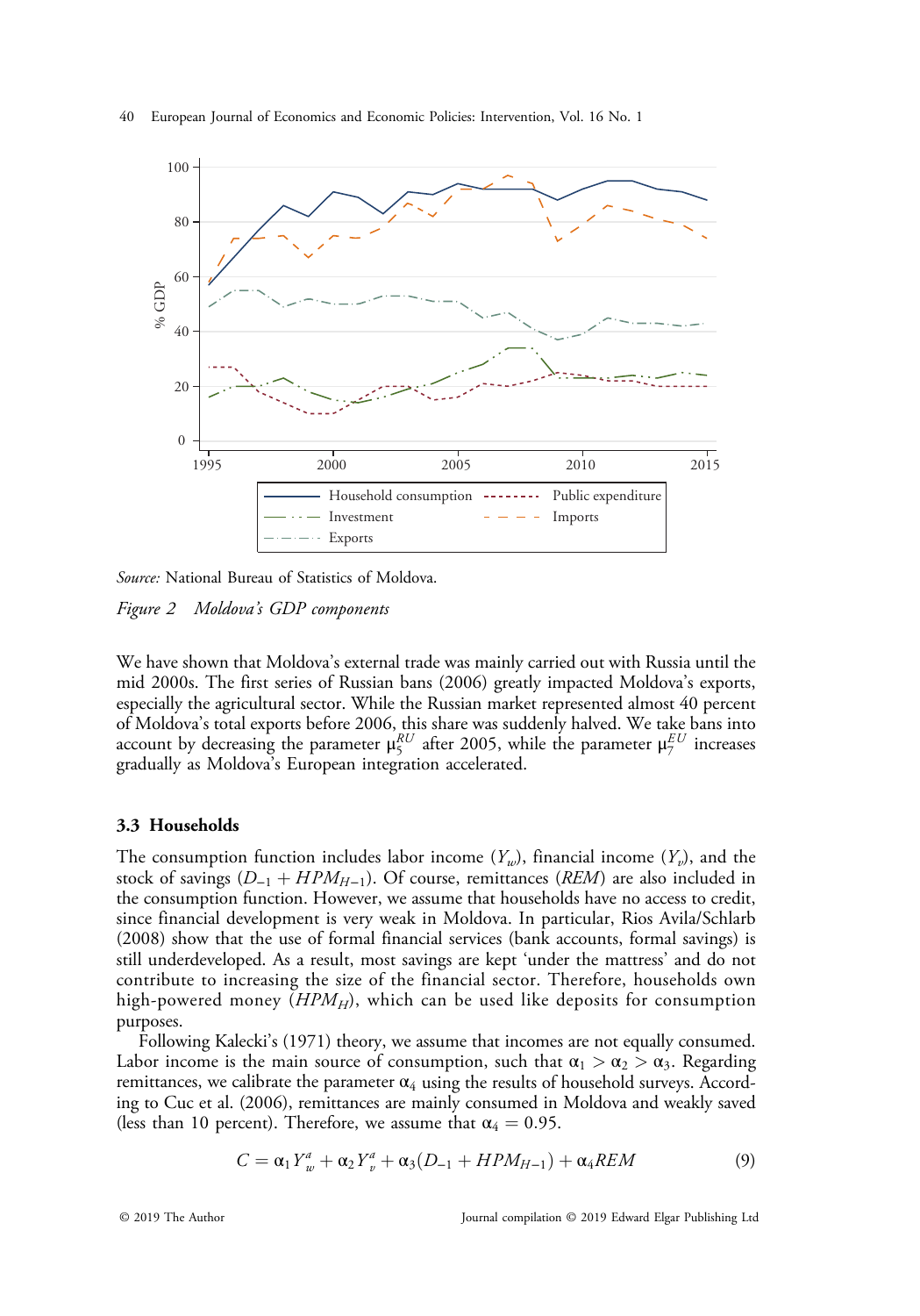Labor income  $(Y_w)$  consists of wages  $(W)$ , social benefits, and government transfers  $(G_H)$ . The government taxes wages and capital  $(T_H)$ .

$$
Y_w = W + G_H - T_H \tag{10}
$$

$$
W = \frac{\omega}{\sigma_2} . Q, \tag{11}
$$

where  $\omega$  represents the wage rate,  $\sigma_2$  is productivity, and Q stands for domestic sales. Financial income  $(Y_v)$  consists of interests earned on bank deposits  $(i_{D-1}.D_{-1})$  and profit shares paid by banks  $(P_B^d)$  and firms  $(P_F^d)$ .

$$
Y_v = i_{D-1} \cdot D_{-1} + P_B^d + P_F^d \tag{12}
$$

Following [Le Heron \(2009\)](#page-18-0), the consumption function includes error-correction behavior, as a way to introduce adaptive expectations.

$$
Y_w^a = Y_{w-1} + \theta_H \cdot (Y_{w-1} - Y_{w-1}^a)
$$
\n(13)

$$
Y_v^a = Y_{v-1} + \theta_H \cdot (Y_{v-1} - Y_{v-1}^a)
$$
\n(14)

## 3.4 Firms

One of Moldova's main problems is the weakness of investment, while consumption is, for the most part, imported. The economy of Moldova is based on agriculture and manufacturing, but industrial production has barely increased since independence. According to the national statistics, Moldova's GDP growth is driven by agriculture, manufacturing industry (in particular clothing, footwear, and automotive industries), and retail and wholesale trade. Moldova attempts to attract foreign investments in order to develop the local industry, but high levels of perceived corruption, as well as political uncertainty, have detrimental effects on the country's attractiveness.

As discussed in the [Section 1,](#page-0-0) remittances are acknowledged to support private investment in some receiving countries. Remittances can promote investment by (i) reducing the lender's risk [\(Ambrosius/Cuecuecha 2016\)](#page-17-0) or (ii) by substituting for credit when access to financial services is strongly constrained [\(Giuliano/Ruiz-Arranz 2009\)](#page-18-0). Empirically, some articles find that remittances are used to finance small-scale productive activities, particularly in micro-enterprises ([Woodruff/Zenteno 2007](#page-18-0)). Although there exists no causal estimation of the impact of remittances on private investment in Moldova, we consider that migrants' transfers may have a slight effect. Indeed, we emphasized in [Section 2](#page-2-0) that the Moldovan government is attempting to increase the growth potential of remittances with a program called 'PARE 1+1.' The aim is to foster the creation of micro-enterprises by doubling each leu invested, but a study by the [IOM \(2015\)](#page-18-0) pointed out the mixed success of the program. Therefore, we argue that remittances can promote investment by reducing the lender's risk [\(Ambrosius/Cuecuecha 2016](#page-17-0)), rather than by increasing investment directly. In this case, remittances work as a collateral because lenders are more likely to grant a loan to a borrower who enjoys an additional income that is exogenous to the local economy. This assumption is particularly relevant in the Moldovan context because the private sector faces huge financial constraints. Moreover, the high number of micro-enterprises in Moldova confirms that remittances may contribute to financing small investment projects by increasing credit access.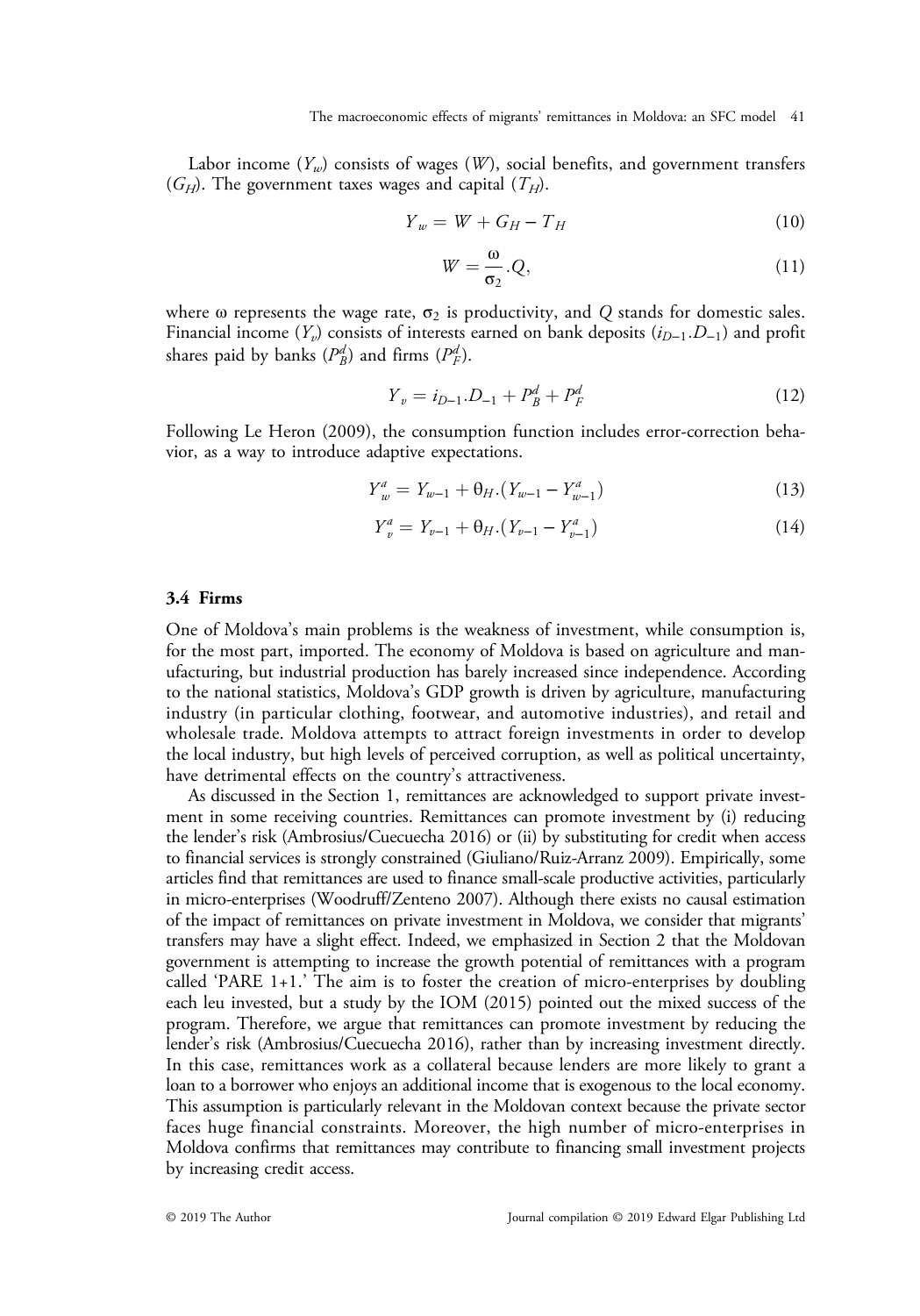The investment function is similar to that of [Le Heron \(2011\)](#page-18-0), and remittances have a slight effect through the lender's risk (see the next section). In order to take the country's weak financial development into account, we consider that firms can increase their investment by self-financing or borrowing. There is one kind of loan and no financial assets such as commercial papers, bonds, or equities.

$$
I \equiv \rho + IF \tag{15}
$$

$$
IF = P_F^u - \Theta L_{F-1},\tag{16}
$$

where  $P_F^u$  is retained earnings and  $L_F$  firms' loans. As in [Le Heron \(2011\),](#page-18-0) we consider that firms prefer self-financing, then borrow external funds if necessary. As investment is partially financed with external funds, the demand for investment  $(I^d)$  is not always satisfied. A financing constraint may arise and depends on banking behavior.<sup>28</sup>

$$
I^d = gr_{Kd} . K_{-1} \tag{17}
$$

$$
\rho^d = I^d - IF \tag{18}
$$

$$
gr_{Kd} = \gamma_1 + \gamma_2 r_{cf-1} + \gamma_3 U_{-1} - \gamma_4 lev_{-1}, \qquad (19)
$$

where  $\rho^d$  is the desired amount of external funds. Desired growth of capital ( $gr_{Kd}$ ) depends on an exogenous state of confidence parameter  $(\gamma_1)$ , the rate of cash flow  $(r_{cf})$ , the capacity utilization rate  $(U)$ , and leverage  $(lev)$ .

$$
lev = \frac{L_F}{K_{-1}}\tag{20}
$$

$$
r_{cf} = \frac{P_F}{K_{-1}}\tag{21}
$$

$$
U = \frac{Y}{Y^{\star}}
$$
 (22)

$$
Y^{\star} = K_{-1}.\sigma,\tag{23}
$$

where  $Y^*$  is the full capacity output. Firms' profits are given by equation (24).

$$
P_F \equiv C + I + G_F + X - IM - W - T_F - i_{L-1}.L_{F-1},\tag{24}
$$

where  $T_F$  are taxes, W wages, and  $G_F$  public subsidies.

## 3.5 Private banks

Private banks provide loans to firms and set an interest rate based on the central bank's key rate ( $i_{CB}$ ), plus a mark-up ( $\chi_1$ ). The interest rate on deposits is lower and the profit ( $P_B$ ) is partially paid to households.

$$
P_B = i_{CB-1}.B_{-1} + i_{L-1}.L_{F-1} - i_{CB-1}.REF_{-1} - i_{D-1}.D_{-1},\tag{25}
$$

28. See [Le Heron/Mouakil \(2008\)](#page-18-0) for a complete explanation of this financing constraint.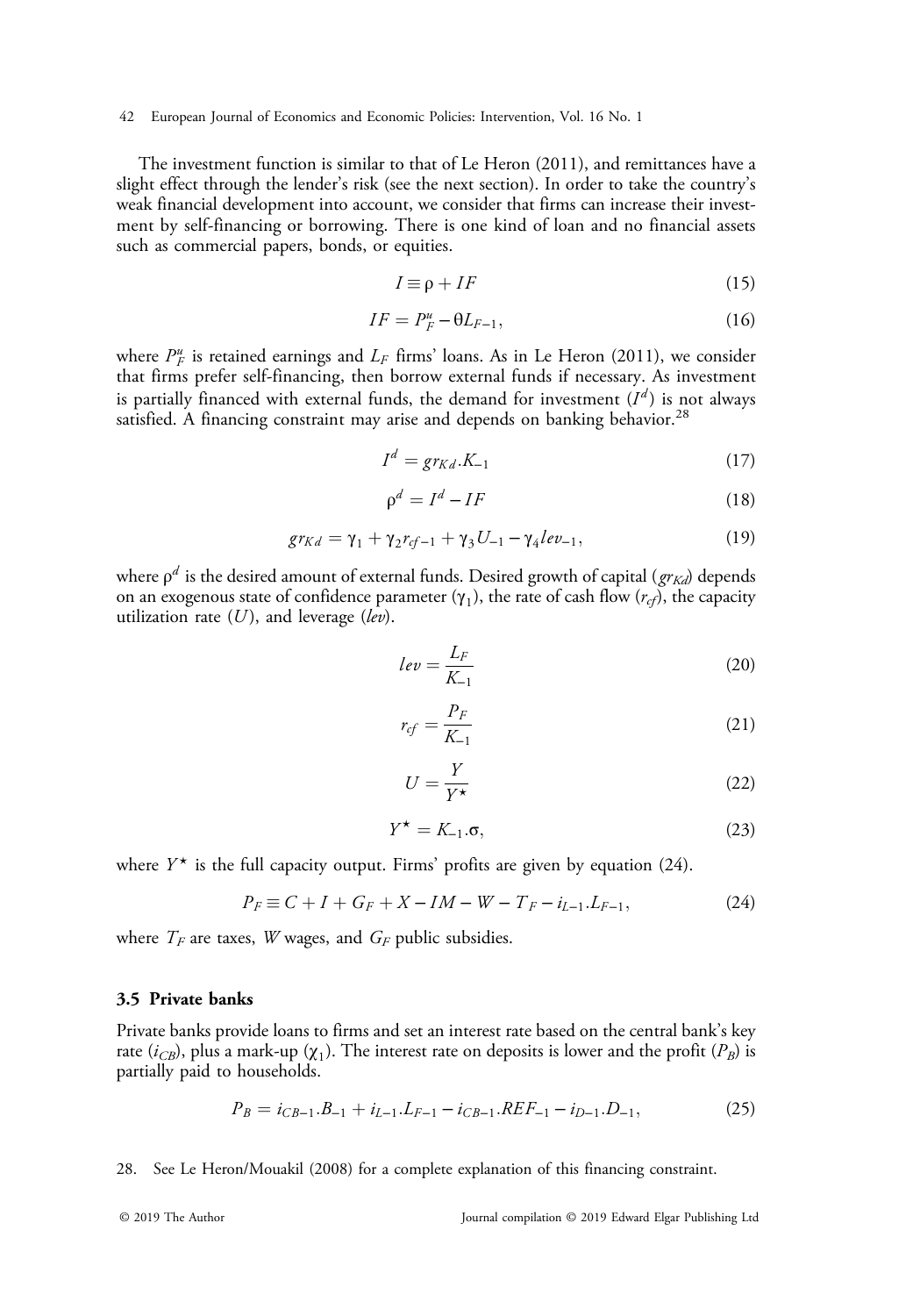where B are treasury bills, REF are central-bank refunds, and  $i_{CB}$  the central bank's key rate. Remittances are taken as a collateral since they increase the creditworthiness of the borrower. Migrants' transfers are therefore an additional guarantee for the lender: if the loan goes bad, the borrower can still use remittances to repay his debt. LR represents the lender's risk and depends on an exogenous state of the confidence parameter  $(\phi_1)$ , the leverage ratio (lev), and the central bank's key interest rate  $(i_{CB})$ . Given that the contribution of remittances to investment seems to be low in Moldova, we assume that the effect on the lender's risk is weak and related to the growth rate of these remittances  $\frac{\Delta REM}{REM_{-1}}$ ).

$$
\rho = \rho^d \cdot (1 - LR) \tag{26}
$$

$$
LR = -\Phi_1 + \Phi_2 \, lev - \Phi_3 \frac{\Delta REM}{REM_{-1}} + \Phi_4 \, i_{CB} \tag{27}
$$

$$
i_L = i_{CB} + \chi_1 \tag{28}
$$

$$
i_D = i_{CB} - \chi_2 \tag{29}
$$

## 3.6 The government

The government taxes wages ( $\lambda_1$ :W−1) and financial income ( $\lambda_2$ :Y<sub>v</sub>). Firms' profits are also taxed ( $\lambda_3.P_F$ ), as well as domestic sales ( $\lambda_4.Q_D$ ).

$$
T_H = \lambda_1.W_{-1} + \lambda_2.Y_v \tag{30}
$$

$$
T_F = \lambda_3.P_F + \lambda_4.Q_D \tag{31}
$$

$$
Q_D = C + I + G_F \tag{32}
$$

The government's deficit is financed with treasury bills  $(\Delta B)$ . As in [Le Heron/Marouane](#page-18-0) [\(2018\)](#page-18-0), public expenditure grows at the same pace as the economy in the previous period  $(grY_{-1}^{MO})$ , involving a slight counter-cyclical effect.

$$
G = G_{-1}.(1 + grY_{-1}^{MO})
$$
\n(33)

$$
\Delta B = DG \tag{34}
$$

$$
DG \equiv G + (i_{CB-1}.B_{-1}) - T - P_{CB}^d \tag{35}
$$

## 3.7 The central bank

The first concern of the Moldovan central bank (NBM) is to target inflation at a rate of 5 percent  $(\pm 1.5$  percent). There is no official exchange-rate target but currency fluctuations are a matter of concern for the monetary authorities. Since a large share of consumer goods is imported into Moldova, inflation is highly correlated to exchange-rate fluctuations. Therefore, the central bank intervenes regularly in the exchange-rate market to maintain the leu within an 'acceptable band,' in order to ensure price stability.

Instead of including inflation in the model through an additional equation, we use the exchange rate as a determinant of price fluctuations. Any drop in the leu decreases the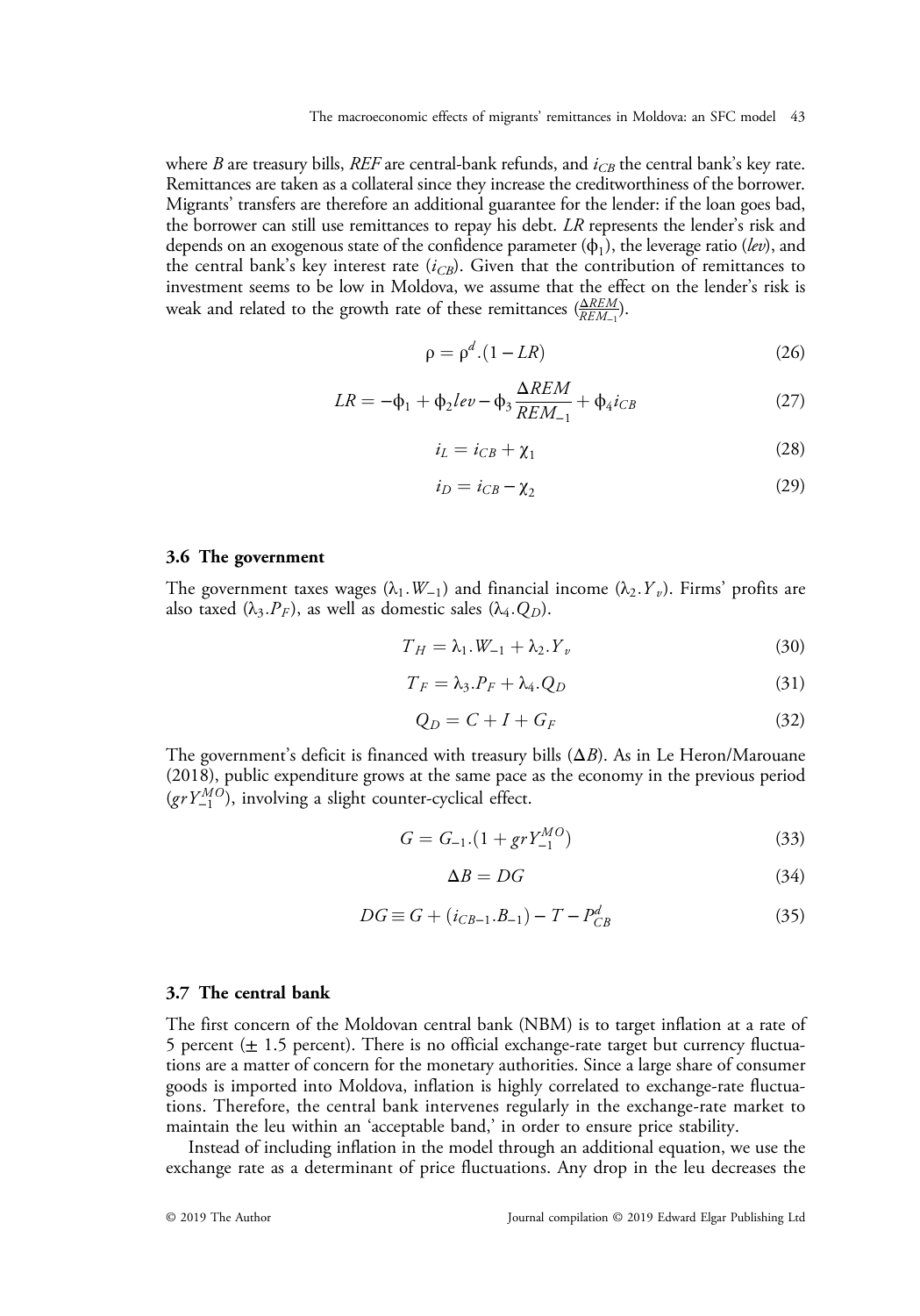<span id="page-13-0"></span>monetary value of remittances (received in foreign currencies) and increases the value of imports. For the purpose of realism, we use time series for the different exchange rates  $(E_1, E_2, E_3)$  during simulations. Since inflation in Moldova is mostly 'imported' through the exchange-rate channel, this strategy is more relevant than determining price fluctuations with a Phillips curve. Even if the official strategy of the NBM is inflation targeting, it is clear from actual data that the central bank is targeting exchange-rate stability. Furthermore, the purpose of this article is to show the links between the economic situation abroad and economic growth in Moldova.

Remittances can affect monetary policy in two ways. First, it is known that 'unearned incomes' fuel inflation because of increasing demand in domestic markets [\(Narayan](#page-18-0) [et al. 2011\)](#page-18-0). Remittances may also appreciate the local currency and reduce exports in the receiving country, a phenomenon known as the 'Dutch disease' [\(Acosta et al. 2009](#page-17-0); [Bayangos/Jansen 2011](#page-17-0)). However, the NBM's data show that migrants' transfers are not correlated to inflation, while exports have been stable since the 2000s. For these reasons, we consider that remittances do not affect the value of the Moldovan leu. However, they represent an essential source of foreign exchange for the central bank, serving to stabilize the exchange rate.

As remittances represent the main source of foreign exchange in Moldova, they are used to cover the country's huge trade deficit (see [Figure 1](#page-5-0)). As such, migrants' monetary transfers contribute to increasing imports but the effect on the current account is limited since remittances are also an inflow of foreign currency for the Moldovan central bank. Therefore, foreign loans (L) increase with the trade deficit and decrease with remittances.

$$
\Delta L^{EU} \equiv E_2. IM_{MO/EU} - E_2. X_{MO/EU} + i_{L-1}^{EU} L_{-1}^{EU} - E_2. REM_{EU}
$$
 (36)

$$
\Delta L^{RU} \equiv E_1. IM_{MO/RU} - E_1. X_{MO/RU} + i_{L-1}^{RU} . L_{-1}^{RU} - E_1. REM_{RU}
$$
 (37)

$$
\Delta L^{US} \equiv i_{L-1}^{US} L_{-1}^{US} - E_3. REM_{US}
$$
\n
$$
(38)
$$

$$
L = L^{EU} + L^{RU} + L^{US}
$$
\n<sup>(39)</sup>

The profit of the central bank  $(P_{CB})$  depends on the interest paid by private banks, minus interest paid on ruble, euro, and dollar loans. The interest rate  $i_{CB}$  is exogenous in the model, as is monetary policy.

$$
P_{CB} = i_{CB-1}.REF_{-1} - i_{L-1}^{EU} \cdot \frac{L_{-1}^{EUR}}{E_2} - i_{L-1}^{RU} \cdot \frac{L_{-1}^{RU}}{E_1} - i_{L-1}^{US} \cdot \frac{L_{-1}^{US}}{E_3}
$$
(40)

## 4 SOME EXPERIMENTS

## 4.1 The global financial crisis (2008–2009) and the Russian currency crisis (2014–2015)

To ensure that our model is well calibrated, we present the results of the steady state in [Appendix 5](#page-23-0).<sup>29</sup> The model is very stable and achieves convergence after about 50

29. For reasons of space, we will only discuss the variables of interest, that is, remittances, GDP growth, household consumption, and investment.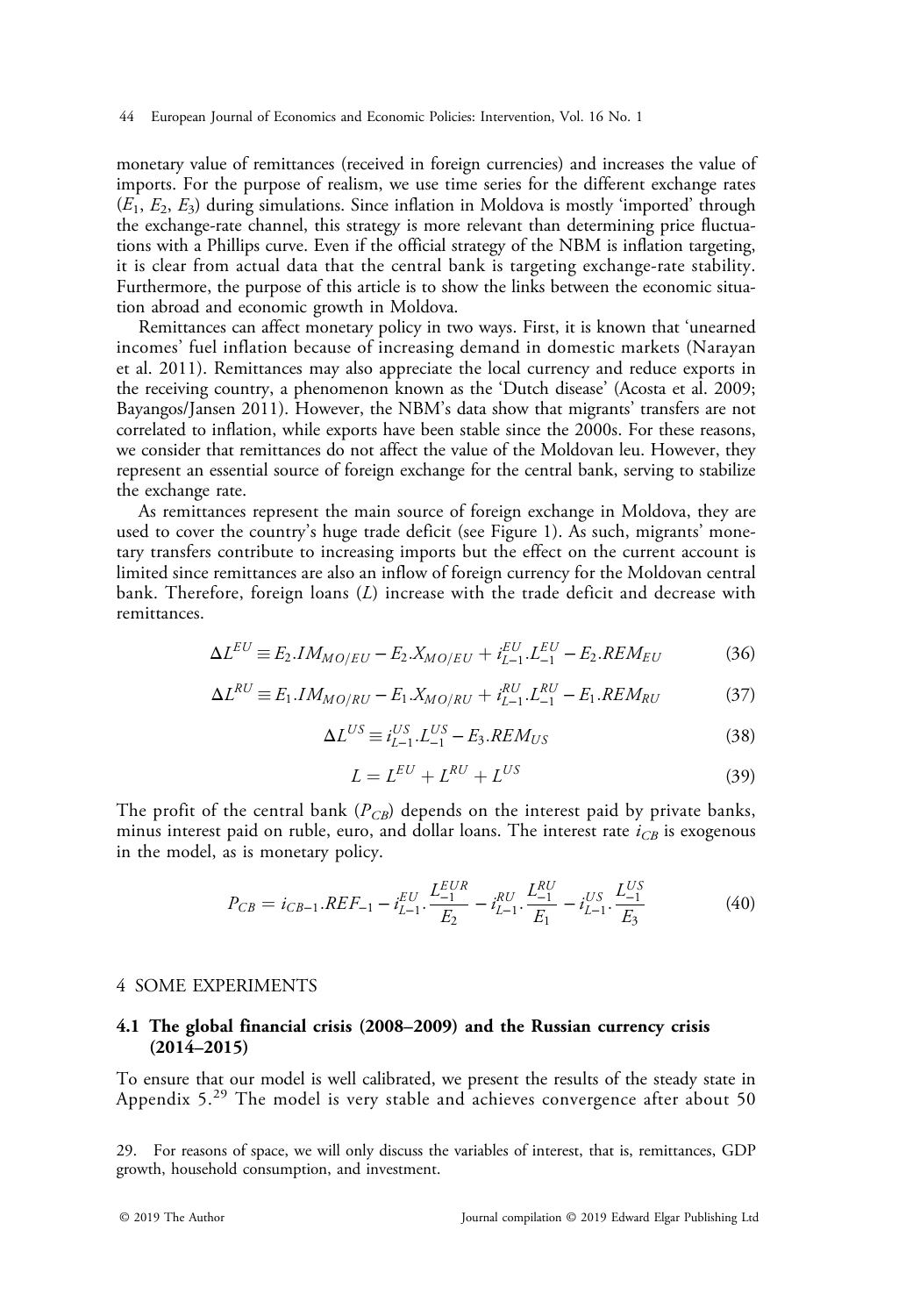replications.<sup>30</sup> A comparison of simulated and empirical values before the global financial crisis of 2008 (see [Figure 2\)](#page-9-0) confirms the relevance of the calibration. In particular, the level of remittances (33 percent of GDP), consumption (94 percent of GDP), investment (24 percent of GDP), and GDP growth (7.5 percent) fit the empirical values very well.

Our first series of simulations aims to reproduce the effect of the 2008 crisis on remittances and on the economy of Moldova. This episode of economic turmoil caused a sharp drop in remittances received by Moldova, after a decade of growing inflows (see [Figure 1\)](#page-5-0). Given their crucial importance for the Moldovan economy, we can expect fluctuations in remittances to explain a large part of Moldova's business cycle. In other words, Moldova is likely to be subjected to fluctuations in migrants' host economies through the remittances channel. In order to test our assumption, we reproduce the fluctuations in the Moldovan economy from 2005. To achieve these first simulations, we use time series on foreign GDP growth (that is, in Europe, Russia, and the US), as well as time series on exchange rates.<sup>31</sup> This step is useful to estimate the extent to which Moldova is exposed to foreign fluctuations because so far, the model is driven by foreign GDP and exchange-rate fluctuations (all other parameters remain constant). Therefore, a strong correlation between simulated and empirical values would suggest a high exposure of the country to external shocks.

Note that including foreign currency fluctuations allows us to take the impact of the ruble crisis (2014–2015) into account. As [Section 2](#page-2-0) argues, Russia is the primary destination of Moldovan immigrants and therefore the main source of remittances. The increasing swings of the Russian economy, as well as ruble fluctuations, contribute to destabilizing workers' remittances sent to Moldova. In particular, the sudden drop in the ruble that occurred in December 2014 depreciated the value of monetary transfers received by Moldovan households.32

The results of simulations are presented in [Figure 3](#page-15-0) (overleaf ). As expected, the simulated values are very close to the empirical ones, confirming the reliance of Moldova's economy on external fluctuations. In particular, the model fits the huge swings of GDP and consumption, except in 2013.33 Similarly, the predicted values of remittances follow the same trend as the empirical data, but the drop observed in 2014–2015 is not fully taken into account by the model. This is because political instability in neighboring countries, especially Ukraine,  $34$ accentuated the drop in remittances experienced by Moldova in 2015 (–28 percent). A more surprising result is seen in investment: while all parameters of the investment function (equation (19)) are kept constant, we can see that simulated values are close to the empirical observations. This finding suggests that investment is also sensitive to external factors, which may be explained by the weight of exports in GDP (45–50 percent). Yet we assumed that remittances may impact investment through the lender's risk: higher fluctuations in flows are therefore detrimental because migrants' transfers are considered as a collateral, facilitating access to credit.

These experiments confirm the fact that Moldova's economy is highly exposed to external shocks and more precisely to sudden fluctuations in migrants' monetary transfers. An

33. These differences may result from the discretionary fiscal policy of the Moldovan government.

<sup>30.</sup> Additional robustness checks have been carried out by the authors. Changing some of the key parameters (for instance, in the investment function) does not affect the results significantly.

<sup>31.</sup> As explained in [Section 3,](#page-6-0) each GDP is weighted in relation to the share of the Moldovan diaspora living in the corresponding country.

<sup>32.</sup> It should be noted that after the Russian currency crisis, an increasing share of monetary transfers was carried out in dollars. However, the effects of the depreciation are still significant, unless migrants' wages are paid in dollars.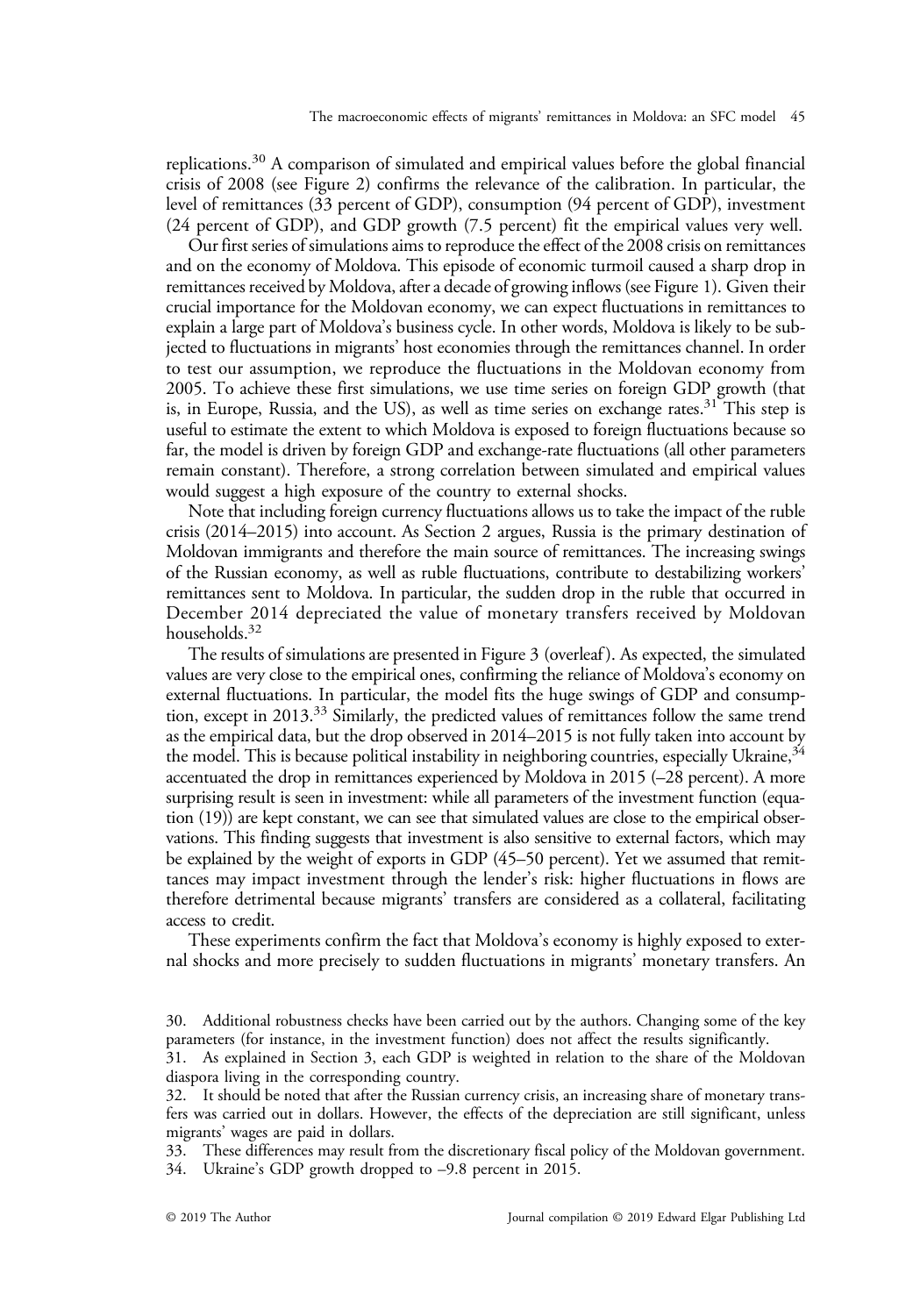<span id="page-15-0"></span>



Figure 3 Main trends of Moldova's economy, 2005–2016

economic downturn in migrants' host countries reduces remittances and transmits external volatility to the domestic economy. Given that Moldova mainly exports to the host economies of migrants (that is, Russia and the EU), any shock in these countries induces a simultaneous decrease in remittances and exports, worsening the effect on the economy.

## 4.2 Simulating economic and currency crises in Russia

We now focus on Russia more specifically because this country hosts the largest share of Moldovan migrants (about 32 percent of the total Moldovan diaspora in 2015, according to the United Nations). We build three scenarios by introducing different kinds of shocks from the steady state of the model (that is, from [Appendix 5\)](#page-23-0). In order to estimate the extent to which Moldova is subjected to Russian fluctuations, we simulate an economic recession in a first scenario, assuming that Russia experiences a negative growth rate of  $-7.8$  percent during a given period,<sup>35</sup> then recovers the next year. In a second scenario, we estimate the effect of a ruble depreciation, using a depreciation rate of 30 percent, while Russian GDP growth remains constant.<sup>36</sup> In a third scenario, we simulate an exogenous drop in remittances<sup>37</sup> (that is, not resulting from economic difficulties in Russia).

35. We use the same growth rate as in 2009.

36. As migrants' monetary transfers carried out from Russia are received in rubles by Moldovan households, any drop in the Russian currency implies a decrease in the value of remittances (unless the leu simultaneously depreciates, which is unlikely and not a part of this scenario).

37. In our simulations, remittances sent from Russia drop by 20 percent, as observed in 2009.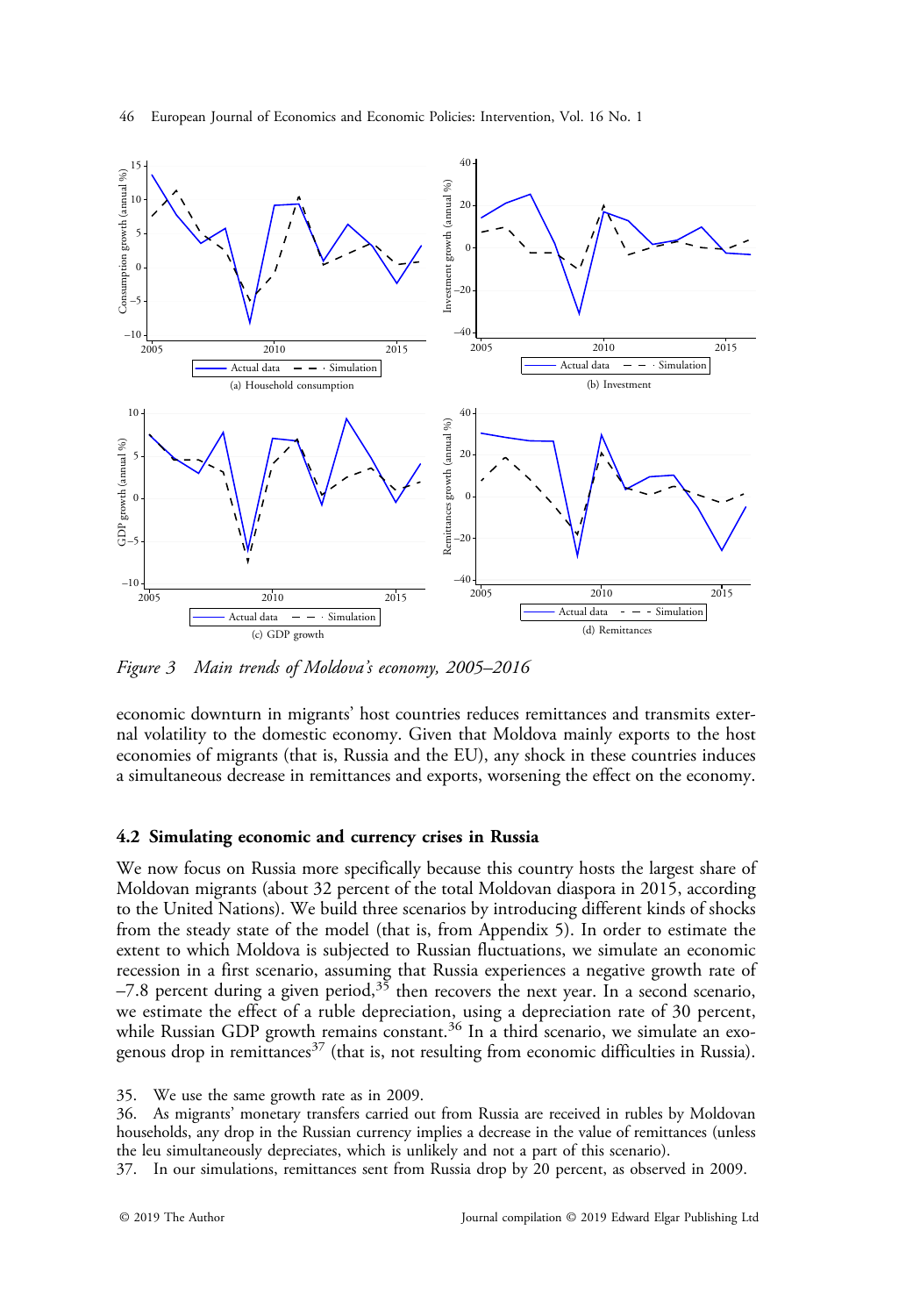|             | Steady | Economic | Currency | Exogenous drop of |
|-------------|--------|----------|----------|-------------------|
|             | state  | crisis   | crisis   | remittances       |
| Consumption | 7.5    | 3.1      | 1.7      | $-2.4$            |
| Investment  | 7.5    | $-1.0$   | $-3.6$   | $-7.7$            |
| GDP growth  | 7.5    | 2.0      | 0.3      | 0.4               |
| Remittances | 7.5    | $-5.0$   | $-8.9$   | $-20.0$           |

<span id="page-16-0"></span>Table 1 Simulations of economic and currency crises in Russia

Note: Data are expressed in annual growth rate  $(%)$ .

This last scenario is useful to estimate the 'pure' effect of a fluctuation in remittances, which could result from a tightened migration policy for instance. Unlike in scenarios 1 and 2, we keep Russia's GDP and exchange rate constant in scenario 3, in order not to affect Moldova's exports. This ensures that simulations report the effects related to remittances only and not the effects of external trade fluctuations, which depend on foreign GDPs and exchange rates.

Table 1 shows that remittances are modestly affected by the economic shock, decreasing by 5 percent. This trend is much lower than the estimates in the previous section and means that remittances are affected by other factors. The Moldovan GDP growth rate is also reduced but remains positive, as does household consumption growth. In contrast, a ruble depreciation has significant effects on all variables, especially the GDP growth rate. Remittances fall by 8.9 percent, while GDP growth is now close to zero, suggesting that monetary fluctuations in migrants' host countries have stronger impacts on remittances than an economic recession. Finally, the last column of Table 1 confirms that remittances are the main determinant of Moldova's macroeconomic fluctuations. In this scenario, remittances drop by 20 percent, while all other parameters (including Russia's GDP and exchange rate) remain constant. The decrease in remittances has significant effects on the economy, leaving no doubt about the reliance of Moldova on migrants' transfers.

These experiments provide evidence that remittances represent one of the main sources of volatility for the economy of Moldova. This is especially true as, for the most part, remittances are sent from Russia whose economy has been highly volatile since 2008. As a result, migrants' transfers are much more unstable than before the 2008 crisis and transmit the volatility of the Russian economy to Moldova.

# 5 CONCLUDING REMARKS

We have studied the macroeconomic effects of migrants' remittances in Moldova. Using a stock–flow consistent model, we provide evidence that remittances affect the Moldovan economy in many ways. On the one hand, migrants' monetary transfers increase household consumption and help support economic growth, while on the other hand the reliance of Moldova on remittances (reaching 25 percent of GDP) is a major source of volatility. In particular, our results suggest that the huge economic swings experienced by Moldova since 2008 essentially result from the greater volatility of remittances. In contrast with previous studies based on panel data [\(Hakura et al. 2009](#page-18-0); [Combes/Ebeke](#page-17-0) [2011\)](#page-17-0), we argue that remittances do not represent an efficient tool of macroeconomic stabilization in Moldova. The excessive reliance of internal demand on remittances, as well as economic uncertainty in migrants' host countries, have detrimental effects on economic growth and cast doubt on the efficiency of the pattern of development.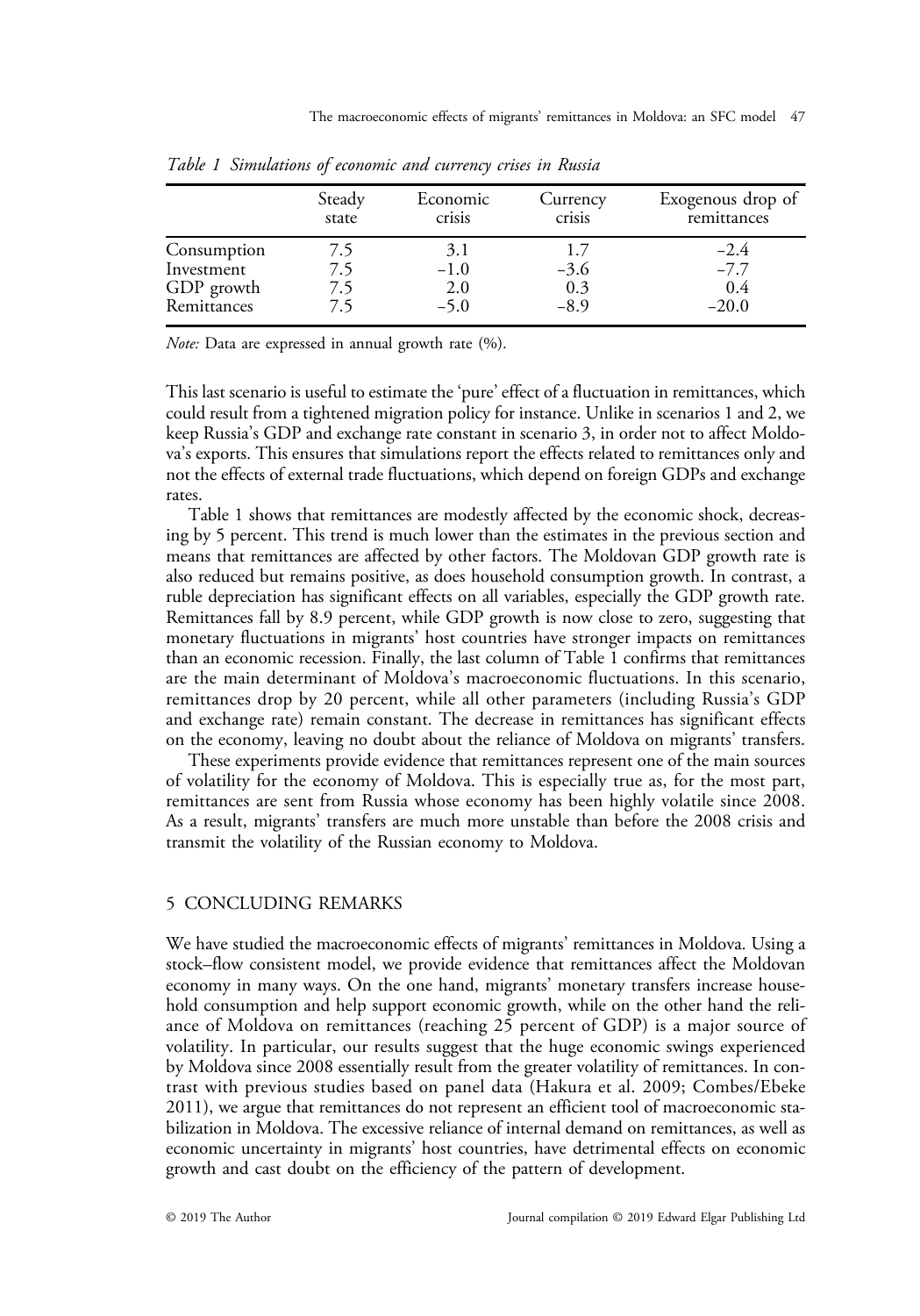<span id="page-17-0"></span>As suggested previously, Moldova is currently divided between European and Russian interests. While European integration represents an opportunity for Moldova to increase exports and remittance inflows, the country remains exposed to Russian punitive sanctions. Indeed, the Russian government has always applied import bans following Moldova–EU agreements, such as in 2006 and more recently in 2014. Even though European integration may increase inflows of remittances through greater mobility of Moldovan migrants in Europe, it should be noted that effects will not be immediate. As a large part of the Moldovan diaspora is Russian-speaking, European integration does not mean that all migrants will move massively from Russia to Europe. Exports to European markets will also only increase gradually, because Moldovan products must be adapted to European quality standards, requiring massive investments (Cenusa et al. 2014).

The complex relationships between Moldova, Europe, and Russia contribute to curbing the development of the economy. Political and economic uncertainties work as pull factors for foreign investments and explain the low level of foreign direct investment received by Moldova (1.3 percent of GDP in 2016). In particular, political instability is a current issue because the Moldovan President wishes to abandon the Moldova–EU Association Agreement in order to join the Eurasian Economic Union. Therefore, the 2019 legislative elections will have a crucial impact on the country's economic policy. Whatever the results of the elections, Moldova should take advantage of remittances to develop local markets, in order to limit import leakages. As the present paper shows, remittances could represent strong support for demand for local goods, with potential multiplier effects. The development of the domestic economy would also reduce the massive out-migration of the active population and brain drain. A higher active/inactive ratio would increase tax revenues, allowing the government to finance expenditure on health and education, as well as counter-cyclical fiscal policy. Currently, public revenues are mainly supported by VAT, that is, by remittances.

## REFERENCES

- Acosta, P.A., Lartey, E.K.K., Mandelman, F.S. (2009): Remittances and the Dutch disease, in: Journal of International Economics, 79(1), 102–116.
- Adams, R.H., Cuecuecha, A. (2010): Remittances, household expenditure and investment in Guatemala, in: World Development, 38(11), 1626–1641.
- Ambrosius, C., Cuecuecha, A. (2016): Remittances and the use of formal and informal financial services, in: World Development, 77(C), 80-98.
- Bayangos, V., Jansen, K. (2011): Remittances and competitiveness: the case of the Philippines, in: World Development, 39(10), 1834–1846.
- Catrinescu, N., Leon-Ledesma, M., Piracha, M., Quillin, B. (2009): Remittances, institutions, and economic growth, in: World Development, 37(1), 81-92.
- Cenusa, D., Emerson, M., Kovziridse, T., Movchan, V. (2014): Russia's punitive trade policy measures towards Ukraine, Moldova and Georgia, Centre for European Policy Studies, Working Document No 400.
- Clément, M. (2017): Social protection, in: Rougier, E., Combarnous, F. (eds), The Diversity of Emerging Capitalisms in Developing Countries, Basingstoke, UK: Palgrave Macmillan, 185–212.
- Combes, J.-L., Ebeke, C. (2011): Remittances and household consumption instability in developing countries, in: World Development, 39(7), 1076-1089.
- Cuc, M., Lundbäck, E., Ruggiero, E. (2006): Migration and remittances in Moldova, International Monetary Fund, Special Issue.
- Démurger, S., Wang, X. (2016): Remittances and expenditure patterns of the left behinds in rural China, in: China Economic Review, 37(C), 177–190.
- Frankel, J. (2011): Are bilateral remittances countercyclical?, in: Open Economies Review, 22(1), 1–16.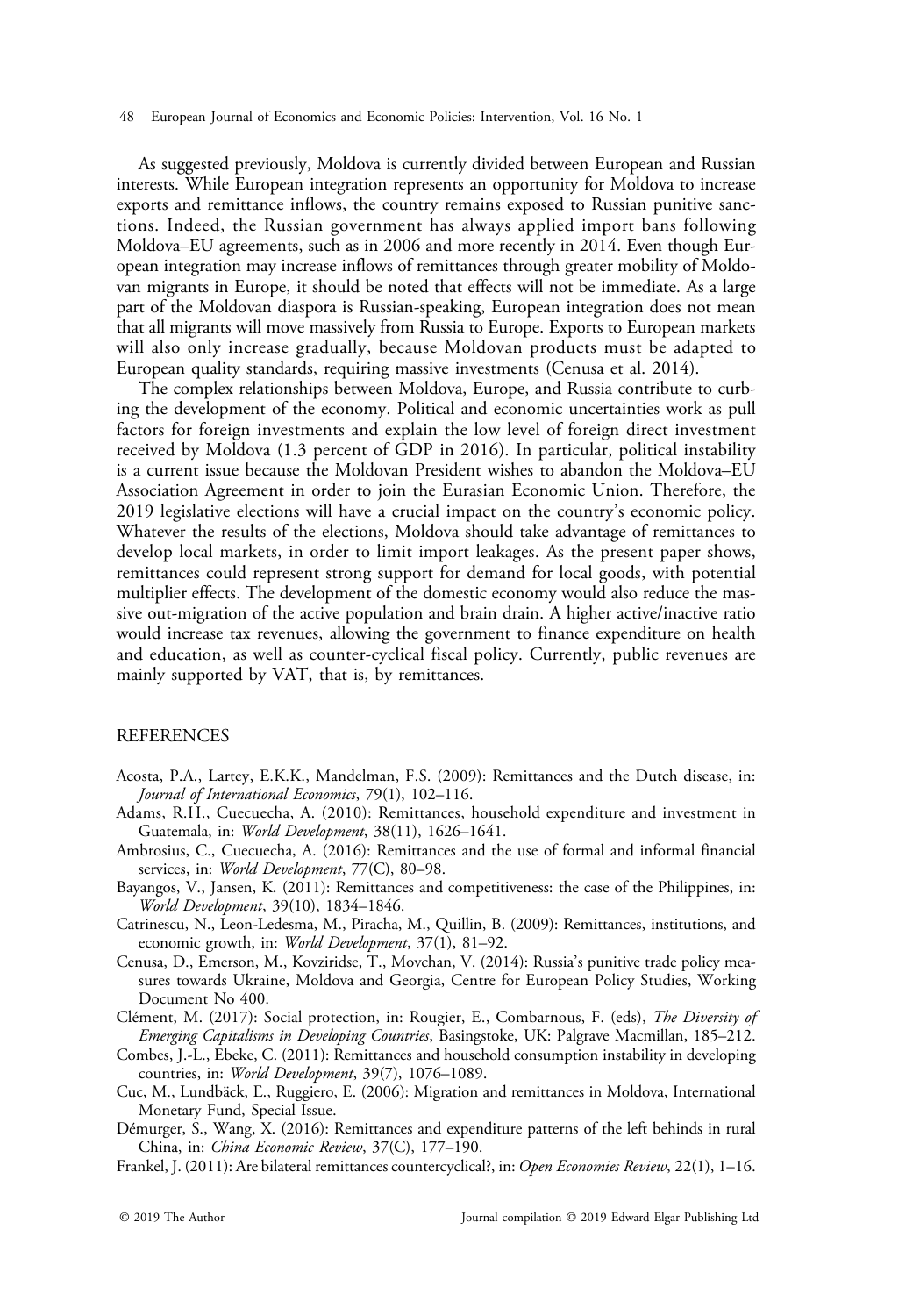- <span id="page-18-0"></span>Giuliano, P., Ruiz-Arranz, M. (2009): Remittances, financial development, and growth, in: Journal of Development Economics, 90(1), 144–152.
- Godley, W., Lavoie, M. (2007): A simple model of three economies with two currencies: the Eurozone and the USA, in: Cambridge Journal of Economics, 31(1), 1–23.
- Hakura, D., Chami, R., Montiel, P. (2009): Remittances: an automatic output stabilizer?, International Monetary Fund, Working Paper No 09/91.
- IDIS (2012): A short radiography of the pharmaceutical market in Moldova, Institute for Development and Social Initiatives, Policy Brief No 11.
- IMF (2005): Republic of Moldova: selected issues, International Monetary Fund, Country Report No 05/54.
- IOM (2012): Extended migration profile of the republic of Moldova, International Organization for Migration, Report.
- IOM (2015): Pare 1+1 improving Moldova's remittance-based investment program, International Organization for Migration, Report.
- Kalecki, M. (1971): Selected Essays on the Dynamics of the Capitalist Economy 1933–1970, Cambridge, UK: Cambridge University Press.
- Kapur, D. (2004): Remittances: the new development mantra?, United Nations Conference on Trade and Development, G-24 Discussion Paper No 29.
- Lavoie, M., Zhao, J. (2010): A study of the diversification of China's foreign reserves within a threecountry stock–flow consistent model, in: Metroeconomica, 61(3), 558–592.
- Le Heron, E. (2009): Fiscal and monetary policies in a Keynesian stock–flow consistent model, Novo Estudo do GEMF, No 1.
- Le Heron, E. (2011): Confidence and financial crisis in a post-Keynesian stock flow consistent model, in: European Journal of Economics and Economic Policies: Intervention, 8(2), 361–387.
- Le Heron, E., Marouane, A. (2018): Chocs politiques et croissance economique: perspectives pour la Tunisie, in: Forthcoming in Économie appliquée, 1.
- Le Heron, E., Mouakil, T. (2008): A post-Keynesian stock–flow consistent model for dynamic analysis of monetary policy shock on banking behaviour, in: Metroeconomica, 59(3), 405–440.
- Narayan, P.K., Narayan, S., Mishra, S. (2011): Do remittances induce inflation? Fresh evidence from developing countries, in: Southern Economic Journal, 77(4), 914-933.
- Orefice, G. (2015): International migration and trade agreements: the new role of PTAs, in: Canadian Journal of Economics, 48(1), 310-334.
- Pedersen, P.J., Pytlikova, M., Smith, N. (2008): Selection and network effects: migration flows into OECD countries 1990–2000, in: European Economic Review, 52(7), 1160–1186.
- Rios Avila, F., Schlarb, E. (2008): Bank accounts and savings: the impact of remittances and migration – a case study of Moldova, Kiel Institute for the World Economy, Working Paper No 448.
- Salas, V.B. (2014): International remittances and human capital formation, in: World Development, 59(C), 224–237.
- Stark, O., Bloom, D.E. (1985): The new economics of labor migration, in: American Economic Review, 75(2), 173–178.
- Waters, T. (2003): Russian peacekeeping in Moldova: source of stability or neo-imperialist threat?, in: Mackinlay, J., Cross, P. (eds), Regional Peacekeepers: The Paradox of Russian Peacekeeping, New York: United Nations University, 132–155.
- Woodruff, C., Zenteno, R. (2007): Migration networks and microenterprises in Mexico, in: Journal of Development Economics, 82(2), 509–528.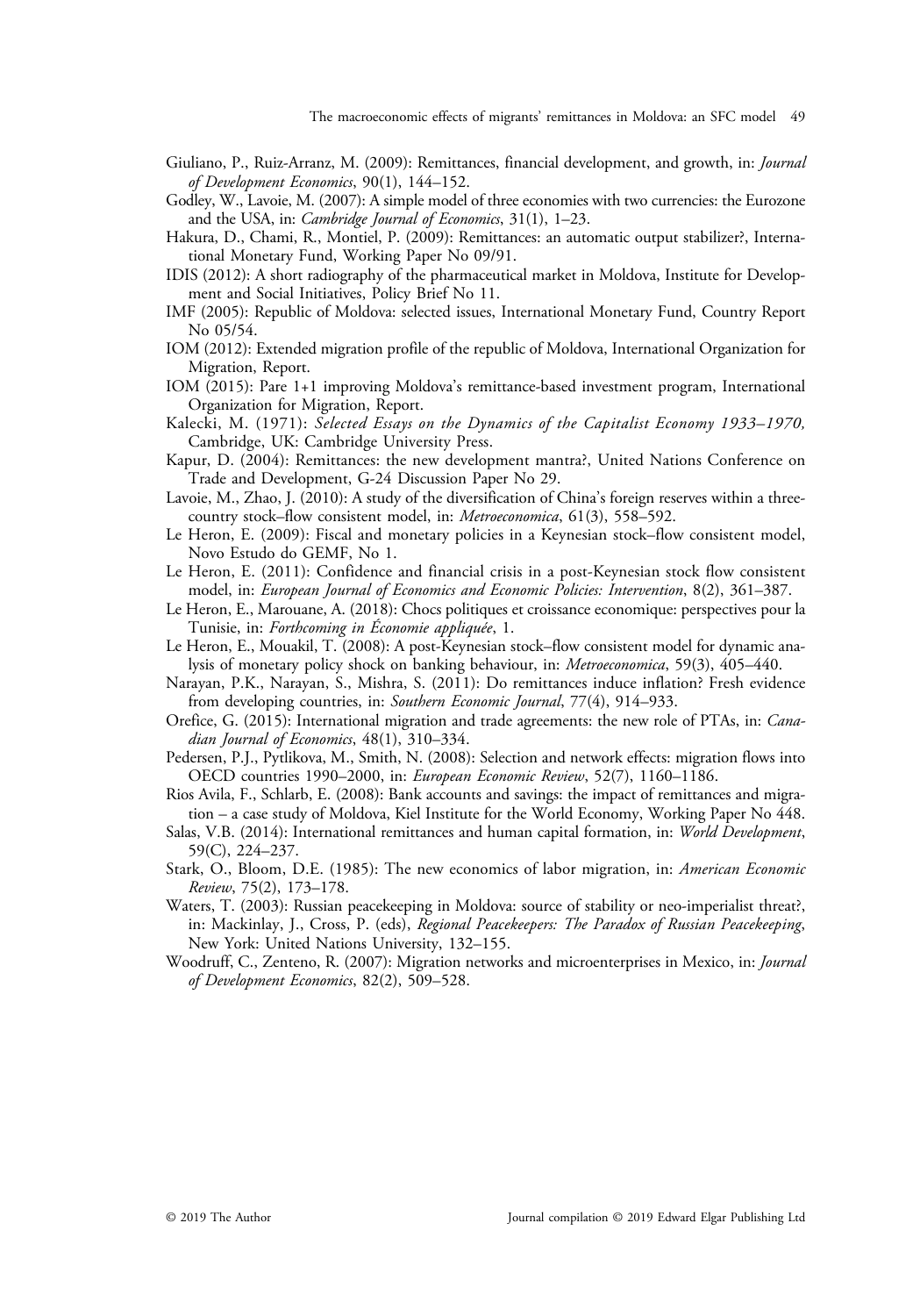# <span id="page-19-0"></span>APPENDIX 1 THE FULL MODEL

$$
Y = C + I + G_F + X - I M
$$
  
\n
$$
g r_Y^{MQ} = \frac{\Delta Y}{Y_{\perp}}
$$
  
\n
$$
T = T_H + T_F
$$
  
\n
$$
T_H = \lambda_1 W_{-1} + \lambda_2 Y_{\nu}
$$
  
\n
$$
T_F = \lambda_3 P_F + \lambda_4 Q_D
$$
  
\n
$$
Q = C + I + G_F + X
$$
  
\n
$$
\Delta B = DG
$$
  
\n
$$
G = G - (I + G_F - I) - T - P_{CB}
$$
  
\n
$$
G = G - G_H
$$
  
\n
$$
G_H = g \cdot T_{Kd} \cdot K_{-1}
$$
  
\n
$$
K = K_{-1} + I
$$
  
\n
$$
F = \frac{P_{\perp}}{P} - \theta L_{F-1}
$$
  
\n
$$
F = K_{-1} \cdot G
$$
  
\n
$$
V = K_{-1} \cdot G
$$
  
\n
$$
V = K_{-1} \cdot G
$$
  
\n
$$
V = K_{-1} \cdot G
$$
  
\n
$$
V = K_{-1} \cdot G
$$
  
\n
$$
V = K_{-1} \cdot G
$$
  
\n
$$
V = K_{-1} \cdot G
$$
  
\n
$$
V = \frac{F_F}{F}
$$
  
\n
$$
V = \frac{F_F}{F} - \theta L_{F-1}
$$
  
\n
$$
V = \frac{F_F}{F}
$$
  
\n
$$
V = \frac{F_F}{F}
$$
  
\n
$$
V = \frac{F_F}{F} - \theta L_{F-1}
$$
  
\n
$$
V = \frac{F_F}{F}
$$
  
\n
$$
V = \frac{F_F}{F} - \theta L_{F-1}
$$
  
\n
$$
V = \frac{F_F}{F} - \theta L_{F-1}
$$
  
\n
$$
V = \frac{F_F}{F} - \theta L_{F-1}
$$
  
\n
$$
V = \frac{F_F}{F} - \theta L_{F-1}
$$
  
\n
$$
V = \frac{F_F}{F} - \theta L_{F-1}
$$
  
\n
$$
V = \frac{F
$$

National income National income growth rate Taxes (households) Domestic sales  $ΔT$  reasury bills Public deficit Public expenditure Public investments Public transfers (households) Demand of investment Self financing Desired external funds Desired growth in capital Cash-flow ratio Capacity utilization rate Output of full capacity Firms' profits Distributed profits Non-distributed profits Expected disposable wage income Expected disposable financial income Disposable wage income Disposable financial income Disposable income of households  $E_A REM$  Households consumption Remittances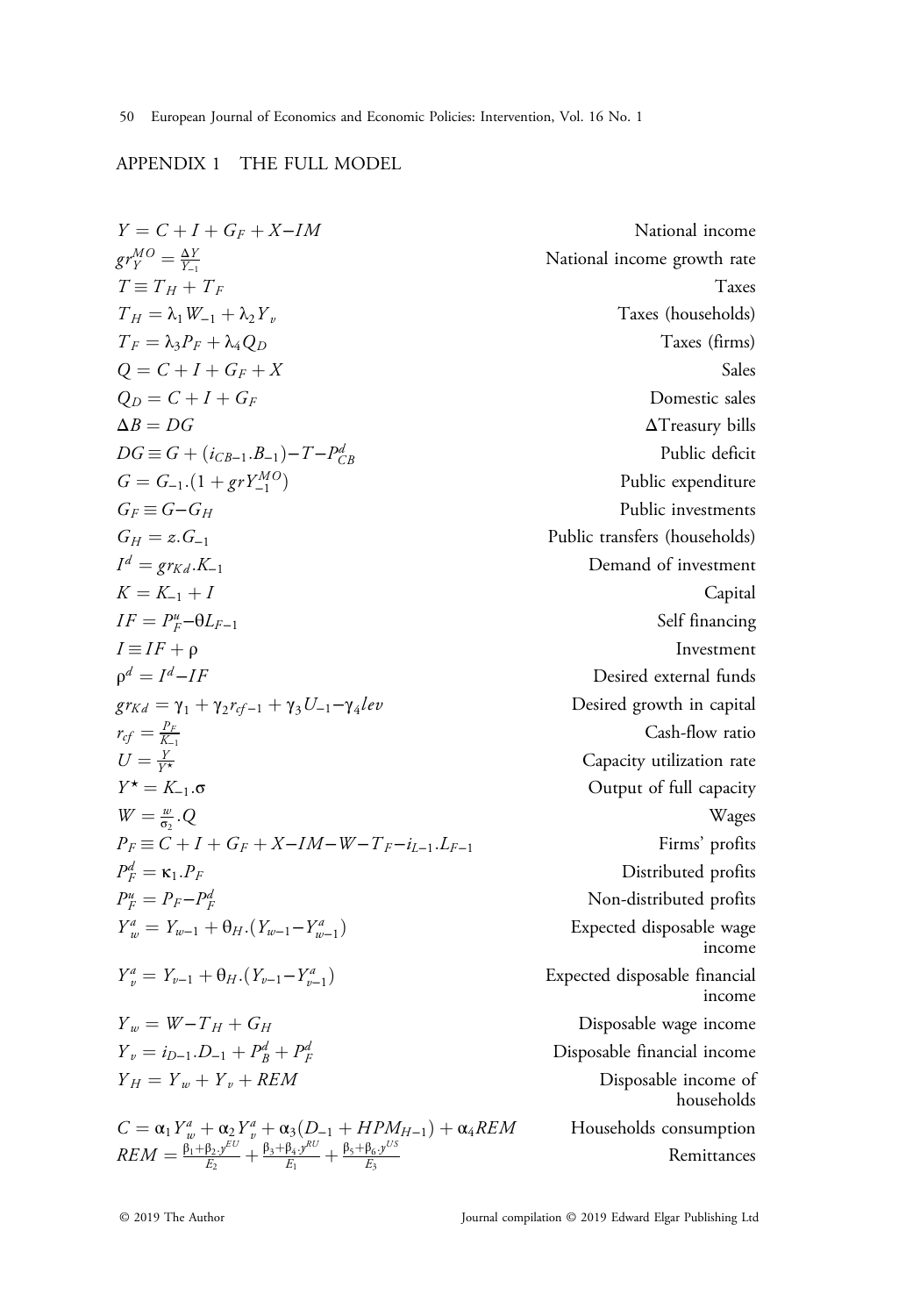The macroeconomic effects of migrants' remittances in Moldova: an SFC model 51

$$
HPMH = HPMH-1 + v(YH - C)
$$
  
\n
$$
ΔD \equiv YH - C-ΔHPMH
$$
  
\n
$$
ΔLF = I-PuF
$$
  
\n
$$
ρ = ρd.(1-LR)
$$
  
\n
$$
LR = -φ1 + φ2lev - φ3  $\frac{\Delta ECM}{kEM_{-1}}$   
\n
$$
LRE =  $\frac{L}{k_{-1}}$   
\n
$$
MMOfRU = \frac{1}{k_{-1}}
$$
  
\n
$$
MMOfRU = \mu1EC + μ2, yMO
$$
  
\n
$$
MMOfRU = \mu2EC + μ2, yMO
$$
  
\n
$$
MMOfRU = \mu2EC + μ2, yMO
$$
  
\n
$$
MMOfRU = \mu2EC + μ3, yEC 
$$
M0U0α's imports from Russia\n
$$
MMUfUiU = \mu2EC + μ3, yEC 
$$
M0U0α's imports from Models\n
$$
M2UiUiUiUiUiUiUiUiUiUiUiUiUiUiUiUiUiUiUiUi
$$
$$
$$
$$
$$
$$
$$

 $\Delta REF \equiv \Delta H_B + \Delta B + \Delta L_F - P_B^u - \Delta D$  CB refunds  $\Delta HPM_{th} \equiv \Delta REF - \frac{\Delta L^{EU}}{E_2} - \frac{\Delta L^{RU}}{E_1} - \frac{\Delta L^{US}}{E_3} - P_C^{th}$ 

(households)  $\Delta$ Deposits  $\Delta$ Loans Lenders' risk Leverage ratio Moldova's exports to Russia Moldova's exports to euro area Moldova's imports from Russia Moldova's imports from euro area Russia's imports from Moldova EU's imports from Moldova

ΔForeign loans (euros)

ΔForeign loans (rubles)

 $\Delta$ Foreign loans (dollars) Interest rate on loans Interest rate on deposits

Profits of banks

Distributed profits of banks Non-distributed profits of banks High-powered money (banks) High-powered money (total at the central bank)

Profits of the central bank

Distributed profits of the central bank Non-distributed profits of the central bank Missing equation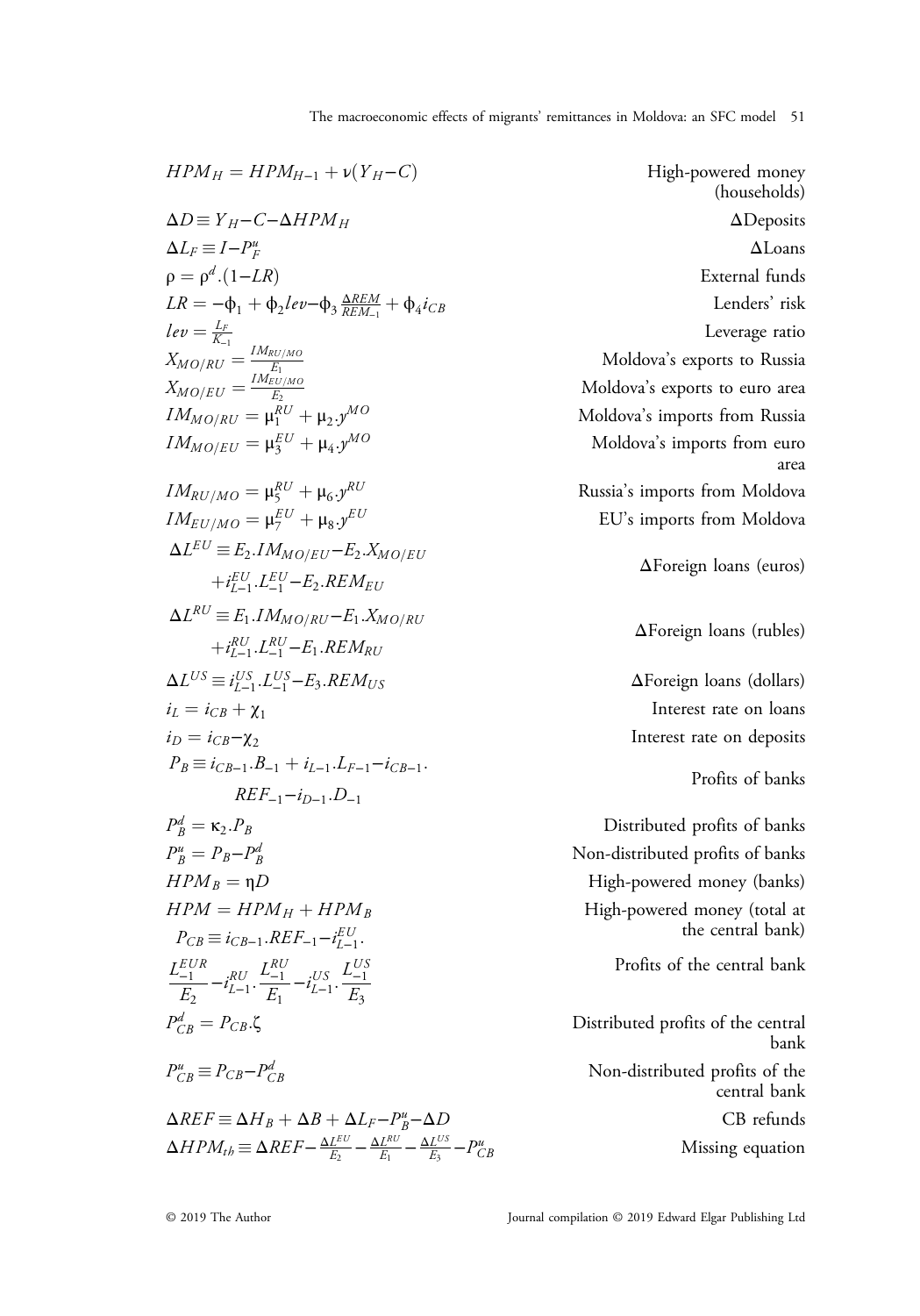<span id="page-21-0"></span>

|                                                                           |                                       |                   |                                 | Government Households Firms Private banks Central bank |                                                                                        |                                                 | Rest of the world             |                                                 |
|---------------------------------------------------------------------------|---------------------------------------|-------------------|---------------------------------|--------------------------------------------------------|----------------------------------------------------------------------------------------|-------------------------------------------------|-------------------------------|-------------------------------------------------|
|                                                                           |                                       |                   |                                 |                                                        |                                                                                        |                                                 |                               |                                                 |
|                                                                           | $\bar{1}-1$                           |                   |                                 |                                                        | $\begin{bmatrix} \mu dH^- \\ -\end{bmatrix}$                                           |                                                 |                               | Ruble area Euro area Dollar area                |
|                                                                           |                                       |                   |                                 |                                                        |                                                                                        |                                                 |                               |                                                 |
|                                                                           | $\overline{1}$                        |                   |                                 |                                                        |                                                                                        |                                                 | $\frac{1}{2}$ . $\frac{1}{2}$ |                                                 |
|                                                                           | $\mathcal{L}$                         |                   | $-\frac{1}{X}$ + $-\frac{1}{Y}$ |                                                        | $\frac{1}{2}$                                                                          |                                                 |                               |                                                 |
|                                                                           |                                       |                   |                                 |                                                        |                                                                                        |                                                 |                               |                                                 |
| Capital<br>High-powered money<br>Treasury bills<br>Loans<br>Foreign loans | $\begin{array}{c} \hline \end{array}$ |                   |                                 |                                                        |                                                                                        | $\begin{array}{c}\n1 & 1 \\ 1 & 1\n\end{array}$ | $+{\cal L}^{EU}$              | $\begin{array}{c}\n1 & 1 \\ 1 & 1\n\end{array}$ |
|                                                                           |                                       |                   |                                 |                                                        | $-\frac{1}{L}$<br>$-\frac{1}{L}$<br>$-\frac{1}{L}$<br>$+\frac{1}{R}$<br>$+\frac{1}{R}$ |                                                 |                               |                                                 |
|                                                                           | $\bar{\Gamma}$                        | $\mathcal{C}^{+}$ |                                 |                                                        |                                                                                        |                                                 | $\mathbf{L}$                  |                                                 |
|                                                                           |                                       |                   | $\frac{1}{1}$                   |                                                        |                                                                                        | $\frac{1}{2}$                                   |                               | $\frac{1}{2}$                                   |
| Deposits<br>CB advances<br>Net wealth                                     | $- B$                                 | $+V_H$            | $+ \boldsymbol{V}_F$            | $\begin{array}{c} -D \\ -REF \\ +V_B \end{array}$      |                                                                                        | $+L^{\mathcal{RU}}$                             | $+{\cal L}^{EU}$              | $+L^{US}$                                       |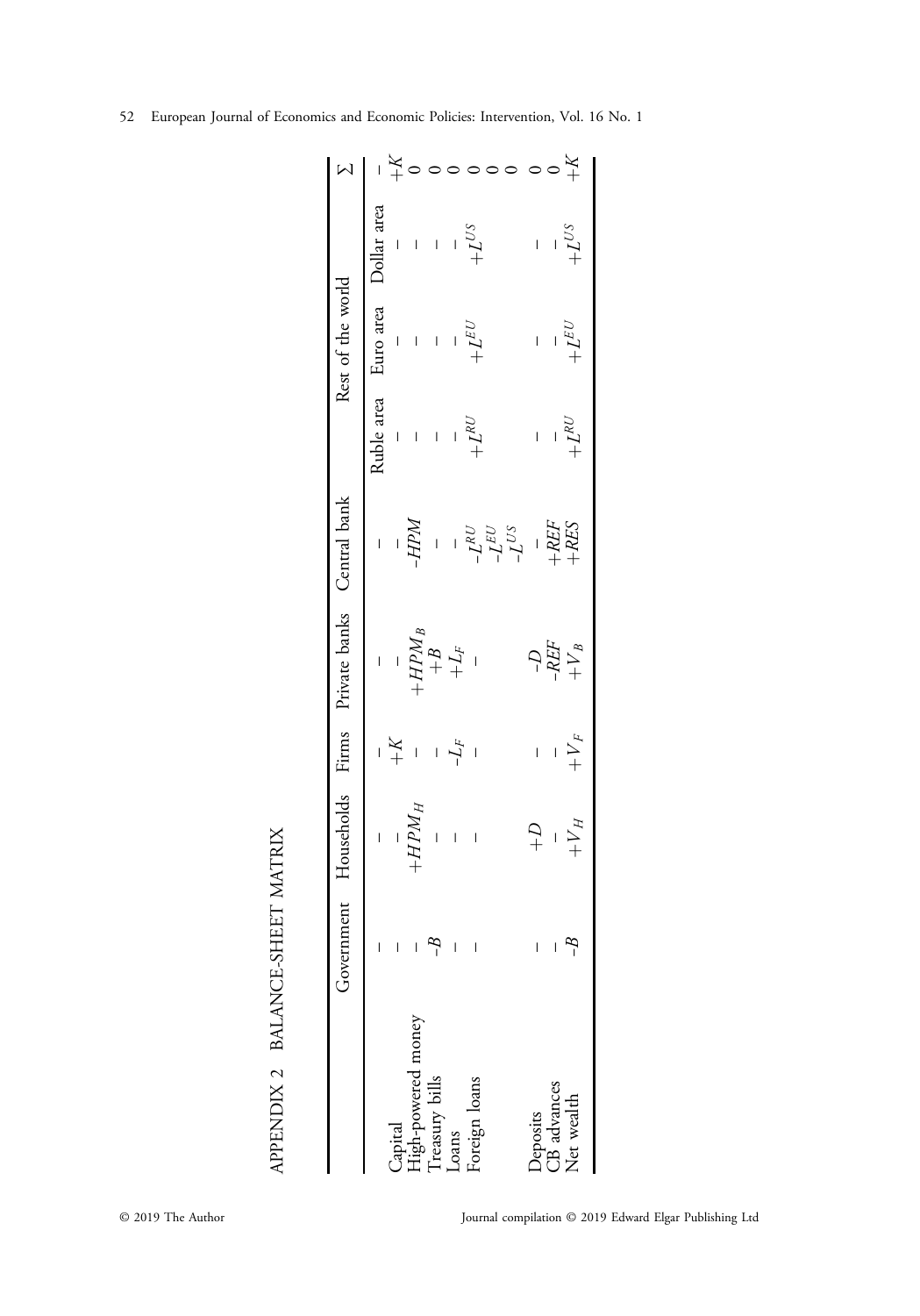| i<br>۱<br>I                                                                                     |  |
|-------------------------------------------------------------------------------------------------|--|
| ֚֓<br>j<br>$\overline{\phantom{a}}$<br>í<br>٢,<br>.<br>.                                        |  |
| ¢<br>١<br>֧֧֧֧֧֧֧֧֧֧֧֧֝֟֓֓֝֓֝֓֝֬֝֓֝֬֝֓֝֬֝֓֝֬֝֬<br>֧֧֧֧֧֧֧֧֧֪֧֧֧֧֧֧֧֝֝֝֬֝֬֝֬֝֬֝֬֝֬֝֬֝֬֝֬<br>֧֪֧֝ |  |

<span id="page-22-0"></span>

|                                               |                       | Government Households                                                                                             | Firms                                                                                                   |                          | Private banks                                                                                  |                                                                                                                                                                                   | Central bank                                                                                                                                                                                                                                                            |                                                                                                                                       | $\sum$             |                                                                                 |                          | Rest of the world                                             |                          |                          | NM                                  |
|-----------------------------------------------|-----------------------|-------------------------------------------------------------------------------------------------------------------|---------------------------------------------------------------------------------------------------------|--------------------------|------------------------------------------------------------------------------------------------|-----------------------------------------------------------------------------------------------------------------------------------------------------------------------------------|-------------------------------------------------------------------------------------------------------------------------------------------------------------------------------------------------------------------------------------------------------------------------|---------------------------------------------------------------------------------------------------------------------------------------|--------------------|---------------------------------------------------------------------------------|--------------------------|---------------------------------------------------------------|--------------------------|--------------------------|-------------------------------------|
|                                               |                       |                                                                                                                   | Current                                                                                                 | Capital                  | Current                                                                                        | Capital                                                                                                                                                                           | Current                                                                                                                                                                                                                                                                 | Capital                                                                                                                               |                    | Ruble area                                                                      | $\mathsf{I}$             | Euro area                                                     | $\mathsf I$              | Dollar area              |                                     |
| Consumption                                   |                       | $\overline{C}$                                                                                                    |                                                                                                         | $\mathsf I$              | $\mathsf I$                                                                                    |                                                                                                                                                                                   | 1                                                                                                                                                                                                                                                                       | $\overline{\phantom{a}}$                                                                                                              |                    | $\mathsf I$                                                                     |                          | $\mathbb{L}$                                                  | T                        | $\mathsf I$              |                                     |
| Public expenditure                            | $\overline{C}$        | $+G_H$                                                                                                            | $\begin{array}{cc} \tilde{\Gamma} & \tilde{\Gamma} \\ \tilde{\Gamma} & \tilde{\Gamma} \\ + \end{array}$ | $\perp$                  | $\mathsf I$                                                                                    | $\perp$                                                                                                                                                                           |                                                                                                                                                                                                                                                                         | $\mathsf I$                                                                                                                           | $\circ$            | $\mathbf{I}$                                                                    | $\mathbb{I}$             | $\mathbf{I}$                                                  | $\mathbf{I}$             |                          | ⊂                                   |
| Investment                                    |                       |                                                                                                                   |                                                                                                         | ד                        | $\blacksquare$                                                                                 | $\mathcal{A}$                                                                                                                                                                     |                                                                                                                                                                                                                                                                         | $\overline{\phantom{0}}$                                                                                                              | $\circ$            | $\perp$                                                                         | $\Box$                   | $\sim 1$                                                      | $\mathbf{I}$             | $\overline{\phantom{a}}$ | $\circ$<br>$\overline{\phantom{a}}$ |
| Wages                                         |                       |                                                                                                                   | $-W$                                                                                                    | $\blacksquare$           | $\Box$                                                                                         | $-1-1$                                                                                                                                                                            |                                                                                                                                                                                                                                                                         | $\overline{\phantom{0}}$                                                                                                              | $\circ$            | $\Box$                                                                          | $\Box$                   | $\sf I$                                                       | $\mid$                   | $\mathsf I$              | $\circ$<br>$\overline{\phantom{a}}$ |
| Remittances                                   |                       | $\begin{aligned} + \mathit{W} \\ + \mathit{REM}_{EU} \\ + \mathit{REM}_{RU} \\ + \mathit{REM}_{US} \end{aligned}$ | $\mathord{\text{\rm I}}$                                                                                | $\overline{\phantom{a}}$ | $\sim$ 1                                                                                       |                                                                                                                                                                                   | $\mathbf{I}$                                                                                                                                                                                                                                                            | $\overline{\phantom{a}}$                                                                                                              | $\circ$<br>$\circ$ | $-{\cal R}EM_{RU}$                                                              | $E_{\rm I}$              | $-REM_{EU}$                                                   | $E_2$                    | $-REM_{US}$              | $\circ$<br>$\circ$<br>$E_3$         |
| Taxes                                         | $\div$                | $-T_H$                                                                                                            |                                                                                                         | L                        |                                                                                                | L                                                                                                                                                                                 |                                                                                                                                                                                                                                                                         | L                                                                                                                                     |                    |                                                                                 |                          | L                                                             |                          |                          |                                     |
| Interests on Treasury bills $-i_{CB-1}B_{-1}$ |                       |                                                                                                                   | $-\frac{T_F}{1}$                                                                                        | $\mathbf I$              | -<br>+ $i_{CB-1}.B_{-1}$<br>+ $i_{L-1}.L_{F-1}$<br>- $i_{D-1}.D_{-1}$<br>- $i_{CB-1}.REF_{-1}$ | $\mathbf{I}$                                                                                                                                                                      |                                                                                                                                                                                                                                                                         | $\mathbf{I}$                                                                                                                          |                    | $\mathbf{I}$                                                                    |                          | $\mathbf{I}$                                                  |                          |                          |                                     |
| Interests on loans                            |                       |                                                                                                                   | $-i_{L-1}.L_{\mathit{F}-1}$                                                                             | $\overline{\phantom{0}}$ |                                                                                                | $\overline{\phantom{a}}$                                                                                                                                                          |                                                                                                                                                                                                                                                                         | $\mathbf{I}$                                                                                                                          |                    | $\mathbf{I}$                                                                    | $\overline{\phantom{a}}$ | $\begin{array}{c} \end{array}$                                | J.                       |                          |                                     |
| Interests on deposits                         |                       | $+i_{D-1}.D_{-1}$                                                                                                 | $\pm$ $\pm$                                                                                             | $\overline{\phantom{0}}$ |                                                                                                | $\overline{\phantom{a}}$                                                                                                                                                          |                                                                                                                                                                                                                                                                         |                                                                                                                                       | $\circ$            | $\overline{\phantom{a}}$                                                        | $\mathbf{I}$             | $\overline{\phantom{a}}$                                      | $\overline{\phantom{a}}$ |                          | ⊂                                   |
| Interests on CB adv.                          |                       |                                                                                                                   |                                                                                                         | $\overline{\phantom{a}}$ |                                                                                                | $\overline{\phantom{a}}$                                                                                                                                                          |                                                                                                                                                                                                                                                                         | $\mathbf{I}$                                                                                                                          | $\circ$            | T                                                                               | 1                        | $\begin{array}{c} \end{array}$                                |                          |                          |                                     |
| Interests on foreign loans                    | $\blacksquare$        | $\overline{\phantom{a}}$                                                                                          | -1                                                                                                      | $\overline{\phantom{a}}$ | $\mathbf I$                                                                                    | $\mathbf{I}$                                                                                                                                                                      |                                                                                                                                                                                                                                                                         | $\overline{\phantom{a}}$                                                                                                              |                    |                                                                                 | 叼                        |                                                               | $E_2$                    |                          | ○<br>$E_3$                          |
|                                               |                       |                                                                                                                   |                                                                                                         |                          |                                                                                                |                                                                                                                                                                                   | $\begin{array}{c} + i_{\ell B^{-1}} , R E F_{-1} \\ - \frac{f_{\ell L}^{U} L_{\ell l}^{H}}{f_{\ell l}^{H}} \\ - \frac{f_{\ell L}^{U} L_{\ell l}^{H}}{f_{\ell l}^{H}} \\ - \frac{f_{\ell L}^{U}}{f_{\ell l}^{H}} \\ - \frac{f_{\ell L}^{U}}{f_{\ell l}^{H}} \end{array}$ |                                                                                                                                       |                    |                                                                                 |                          |                                                               |                          |                          |                                     |
|                                               |                       |                                                                                                                   |                                                                                                         |                          |                                                                                                |                                                                                                                                                                                   |                                                                                                                                                                                                                                                                         |                                                                                                                                       |                    |                                                                                 |                          |                                                               |                          |                          |                                     |
| Profits of firms                              | $\bar{\Gamma}$        |                                                                                                                   | $-P_F$                                                                                                  | $4 + 1 + 1$              |                                                                                                |                                                                                                                                                                                   | $\bar{1}$                                                                                                                                                                                                                                                               | $\Gamma$                                                                                                                              |                    | L                                                                               | L                        | L                                                             |                          | L                        |                                     |
| Profits of banks                              |                       | $\begin{array}{c} +P_{F}^{d}\\ +P_{B}^{d} \end{array}$                                                            |                                                                                                         |                          | $-\frac{p}{B}$                                                                                 | $\begin{array}{r} -\phantom{+} \\ +\phantom{+}P^u_B \\ -\phantom{+} \Delta H P M_B \\ -\Delta L_F \\ -\Delta L_F \\ +\phantom{+} \Delta D \\ +\phantom{+} \Delta E F \end{array}$ |                                                                                                                                                                                                                                                                         |                                                                                                                                       |                    | $\overline{\phantom{a}}$                                                        | $\mathbf{I}$             | $\mathbf{I}$                                                  | $\overline{\phantom{a}}$ |                          |                                     |
| Profit of ${\rm CB}$                          | $-\frac{1}{P_{CB}^d}$ |                                                                                                                   | $\mathsf I$                                                                                             |                          | $\overline{\phantom{a}}$                                                                       |                                                                                                                                                                                   | $-P_{CB}$                                                                                                                                                                                                                                                               | -<br>+ $P_{CB}^u$ +<br>+ $\Delta HPM$ +                                                                                               |                    | $\overline{\phantom{a}}$                                                        | $\overline{\phantom{a}}$ | $\Box$                                                        | $\overline{\phantom{a}}$ | $\overline{\phantom{a}}$ |                                     |
|                                               |                       | $-\Delta H P M_H$                                                                                                 |                                                                                                         |                          | $\mathsf I$                                                                                    |                                                                                                                                                                                   | $\bar{1}$                                                                                                                                                                                                                                                               |                                                                                                                                       | $\circ$            | T                                                                               | $\mathsf I$              | $-1\leq 1\leq 1\leq 1$                                        | $\mathsf I$              | т                        | ⊂<br>т                              |
| $\Delta$ HPM $\Delta$ Treasury bills          | $+\Delta B$           | $\begin{array}{c} \begin{array}{c} 1 \\ 1 \end{array} \end{array}$                                                |                                                                                                         | $+\Delta I_F$            | $-1$ $-1$                                                                                      |                                                                                                                                                                                   | $\mathbf{I}$                                                                                                                                                                                                                                                            |                                                                                                                                       | $\circ$            | $\mathbf{I}$                                                                    | $\mathbf{I}$             |                                                               | $\mathbf{I}$             | $\mathbf{I}$             | っ                                   |
| $\Delta$ Loans                                |                       | $\overline{1}$                                                                                                    |                                                                                                         |                          |                                                                                                |                                                                                                                                                                                   | $\mathbf{I}$                                                                                                                                                                                                                                                            |                                                                                                                                       | $\circ$            | $\bar{1}$                                                                       | $\overline{\phantom{a}}$ |                                                               | $\mathsf I$              | $\overline{\phantom{a}}$ | ○<br>$\overline{\phantom{a}}$       |
| $\Delta$ Deposits                             | $\bar{1}$             | $\sigma \nabla^-$                                                                                                 |                                                                                                         |                          |                                                                                                |                                                                                                                                                                                   | $\perp$                                                                                                                                                                                                                                                                 |                                                                                                                                       | $\circ$            | $\mathbf{I}$                                                                    | $\overline{\phantom{a}}$ |                                                               | $\overline{1}$           | $\overline{\phantom{a}}$ | ○                                   |
| $\Delta$ CB adv.                              | $\bar{1}$             | $\overline{1}$                                                                                                    | $\begin{array}{cccccccccccccc} 1 & 1 & 1 & 1 & 1 & 1 & 1 & 1 \end{array}$                               |                          | $-1$ $-1$ $-1$                                                                                 |                                                                                                                                                                                   | $\overline{\phantom{0}}$                                                                                                                                                                                                                                                |                                                                                                                                       | $\circ$            | $\mathsf{L}$                                                                    | $\mathbf{I}$             |                                                               |                          |                          |                                     |
| A Foreign loans                               | $\blacksquare$        |                                                                                                                   |                                                                                                         | $\overline{\phantom{0}}$ |                                                                                                |                                                                                                                                                                                   | $\overline{\phantom{0}}$                                                                                                                                                                                                                                                |                                                                                                                                       |                    | $\Delta I^{RU}$                                                                 | 叼                        | $-\Delta I^{EU}$                                              | E2                       | $-\Delta L^{US}$         | Ę                                   |
|                                               |                       |                                                                                                                   |                                                                                                         |                          |                                                                                                |                                                                                                                                                                                   |                                                                                                                                                                                                                                                                         | $\begin{array}{rcl} -\Delta REF\\ +\frac{\Delta L^{RU}}{E_1} \\ +\frac{\Delta L^{RU}}{E_2} \\ +\frac{\Delta L^{US}}{E_3} \end{array}$ |                    |                                                                                 |                          |                                                               |                          |                          |                                     |
|                                               |                       |                                                                                                                   |                                                                                                         |                          |                                                                                                |                                                                                                                                                                                   |                                                                                                                                                                                                                                                                         |                                                                                                                                       |                    |                                                                                 |                          |                                                               |                          |                          |                                     |
| Exports                                       |                       | L                                                                                                                 |                                                                                                         | $\mathbf{L}$             | L                                                                                              | L                                                                                                                                                                                 | L                                                                                                                                                                                                                                                                       | $\mathbb T$                                                                                                                           |                    |                                                                                 |                          |                                                               | $E_2$                    |                          |                                     |
| Imports                                       | $\mathbf{I}$          | $\overline{\phantom{0}}$                                                                                          | $\stackrel{0}{\underset{M}{\times}}$ $\stackrel{0}{\underset{M}{\times}}$                               | $\overline{\phantom{0}}$ | $\overline{\phantom{0}}$                                                                       | $\mathbf{I}$                                                                                                                                                                      | $\mathbf{I}$                                                                                                                                                                                                                                                            |                                                                                                                                       | $\circ$            | $\begin{array}{ccc} -IM_{RU/MO} & E_1 \\ +X_{RU/MO} & E_1 \\ 0 & - \end{array}$ |                          | $\begin{array}{l} -IM_{EU/MO}\\ +X_{EU/MO}\\ 0 \end{array} .$ | $\,E\!2$                 | $\mathbf{I}$             | ⊂                                   |
| $\mathbb N$                                   | $\circ$               |                                                                                                                   |                                                                                                         |                          |                                                                                                | $\circ$                                                                                                                                                                           | $\circ$                                                                                                                                                                                                                                                                 | $\circ$                                                                                                                               | $\circ$            |                                                                                 |                          |                                                               | $\overline{\phantom{0}}$ | $\circ$                  | ⊂<br>$\overline{\phantom{a}}$       |